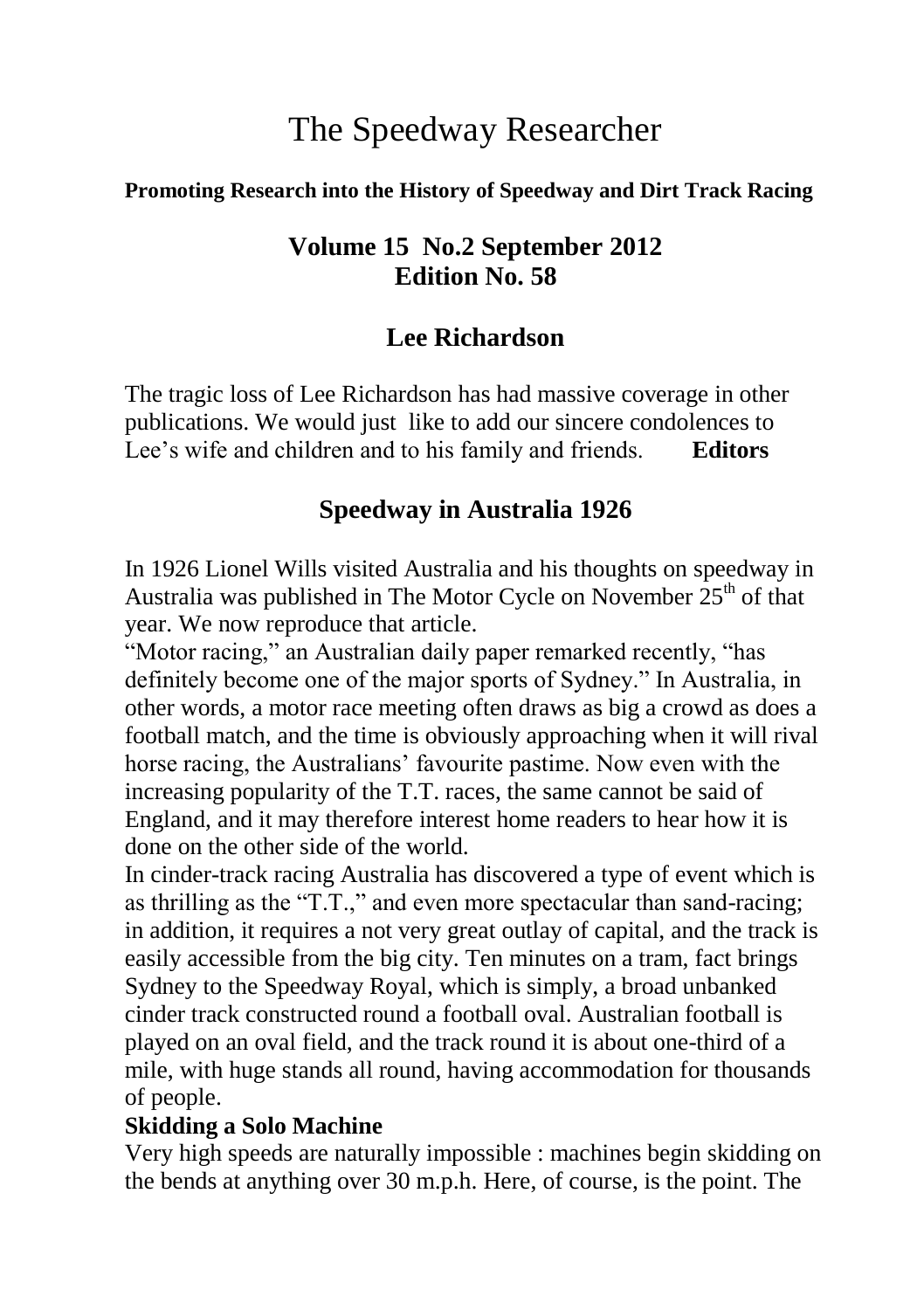crack riders lap at 55 m.p.h. – solo! Skidding is the essence of the game, but no one who has actually seen it can realise the extraordinary thrill of watching a rider skid *both* wheels of a solo machine. The front wheel, of course, is turned outward – *i.e.*, into the skid – and as the motor cycle itself leans inwards as a tremendous angle, the whole machine appears to be out of control, and a smash is a certainty.

Quick turning round a flag, as in sand racing, can never appear so spectacular, for on the cinder-track speed never falls below 50 m.p.h. or so, even on the turns.

Foremost among the writer's recollections are F.W.Dixon breaking records on Kop, the late Dario Resta's Sunbeam car on Aston Clinton hill. But even these memories pale before the recollection of a low lean "I.O.M." Douglas almost flat on its side, swooping round the cindertrack in one wild, hair-raising mile-a-minute skid. The effect is as if someone had spread three inches of sand round Hillbery Corner on the "T.T." circuit – and then induced riders to make a habit of overtaking one another on the bend.

Would your "T.T." riders corner as fast under such conditions as they do now? Judging by Australian comparison, a little practice would make them as fast as ever and twice as spectacular!

#### **Racing at Night**

Somewhat naturally, then, motor cycle racing is popular in Australia. Race meetings are held at the Speedway Royal every Saturday *evening* – by electric light. The whole track is surrounded by a vast ring of lights, and every line of the great stands is outlined by electric globes, Wembley-fashion. The effect is eerie in the extreme - roaring machines skid round the track, flinging clouds of black cinder dust into the air, shooting flashes of flame from their exhausts, and in the half-light the goggled and crash-helmeted riders look like the very demons from the infernal regions.

The spectacle unfortunately cannot be reproduced by the camera, which requires strong sunlight for moving objects. Something like forty minutes would be required to take a motor cycle by electric light – and the motor cycle is probably lapping in about twenty-three seconds, the result would be a trifle elongated!

The impression the spectator gets is machines skidding straight at him out of control – his first impulse is to leap up and make for the back woods: and the impression of extreme danger never goes. During practicing, a rider can fall as often as he likes on the cinder-track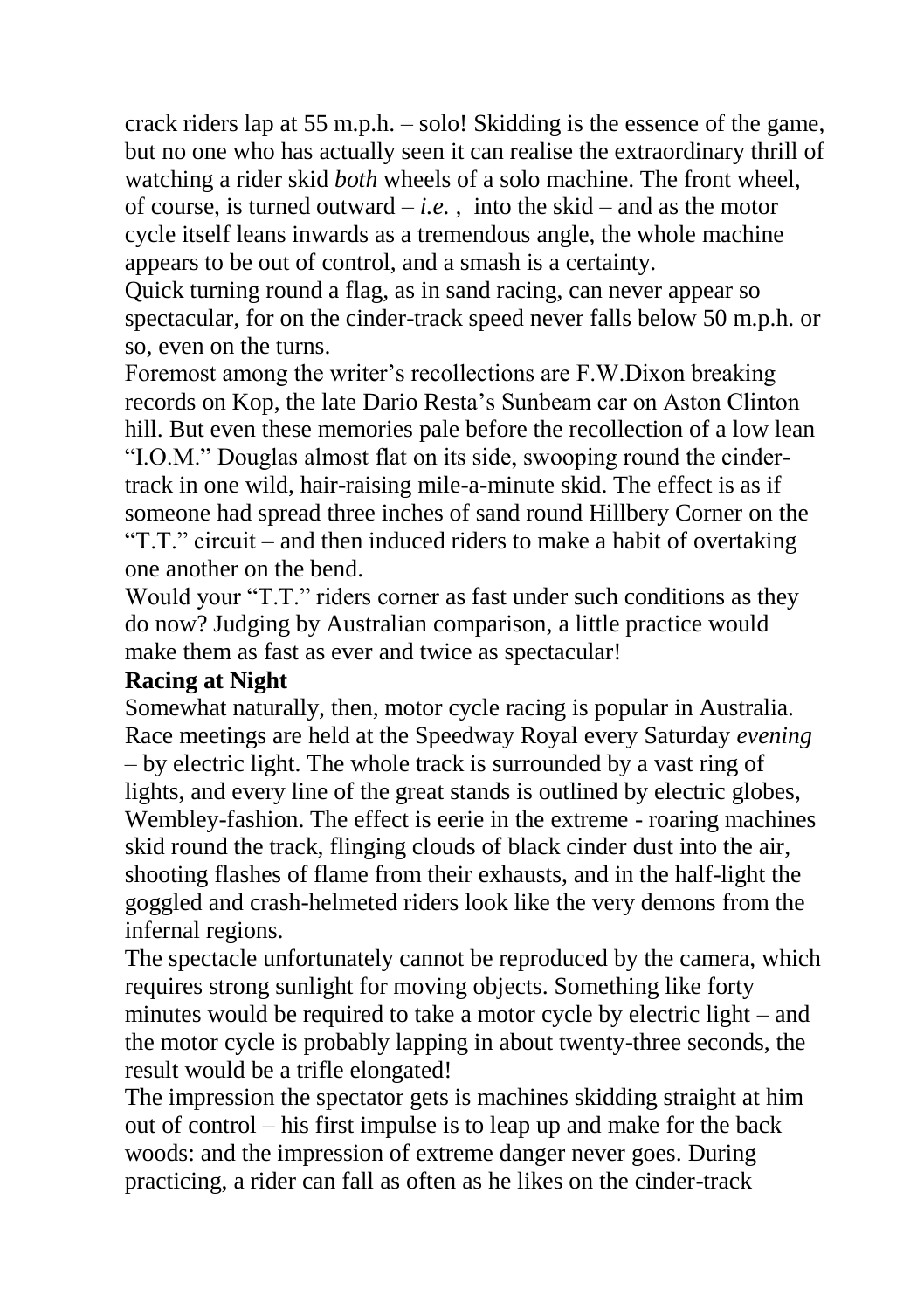without hurting himself, provided he misses the outside fence, and provided he is not run over from behind.

These meetings, in fact, seem to be singularly free from trouble. The writer has witnessed five in five weeks, without seeing anyone hurt! The few minor spills which do occur only add to the interest! Four riders only are allowed on the track together, so that events are run off in heats. Each race is of five laps, or slightly less than two miles, and is over in 2.5 minutes. The organisation is perfect – a meeting may consist of as many as forty races; yet it starts at 8 p.m. and is always over before eleven.

Thousands watch these races every Saturday. In the usual Australian temperature an open space is an acceptable alternative to the theatre, and the entrance fee of two shillings, is no more than for a cinema. That these tracks pay the promoters is evident, for in addition to the Speedway Royal, Sydney has two other race tracks in regular use; the concrete track at Maroubra, and a dirt track at Penrith. A fourth – a cinder-track – is in the course of preparation.

London, with its population seven times as great as Sydney's should be able to run to half a dozen such tracks, even though their use would probably have to be confined to the spring and summer months. A halfmile track (the ideal size) could easily be laid round the Wembley Stadium. If this were done, thousands of Londoners would flock weekly to see our Dixons and Le Vacs.

The objection may be raised that this would cheapen the sport; but it is only by obtaining popular support that the restrictions which have curtailed activities at Brooklands, not because horse racing is less objectionable to outsiders, but simply because the masses would not tolerate any such interference with their amusements. If motor cyclists want freedom for their sport they must make it universally popular, and cinder-track racing would be an excellent beginning.

## **Jim Milward**

We fell heir to a pile of CD's compiled by the late **Keith Farman**, who tho' best known as the Keeper of The Bloater Pond, was very into the history of tracks in his beloved East Anglia. This is an item from one of the CDs which is worth publishing.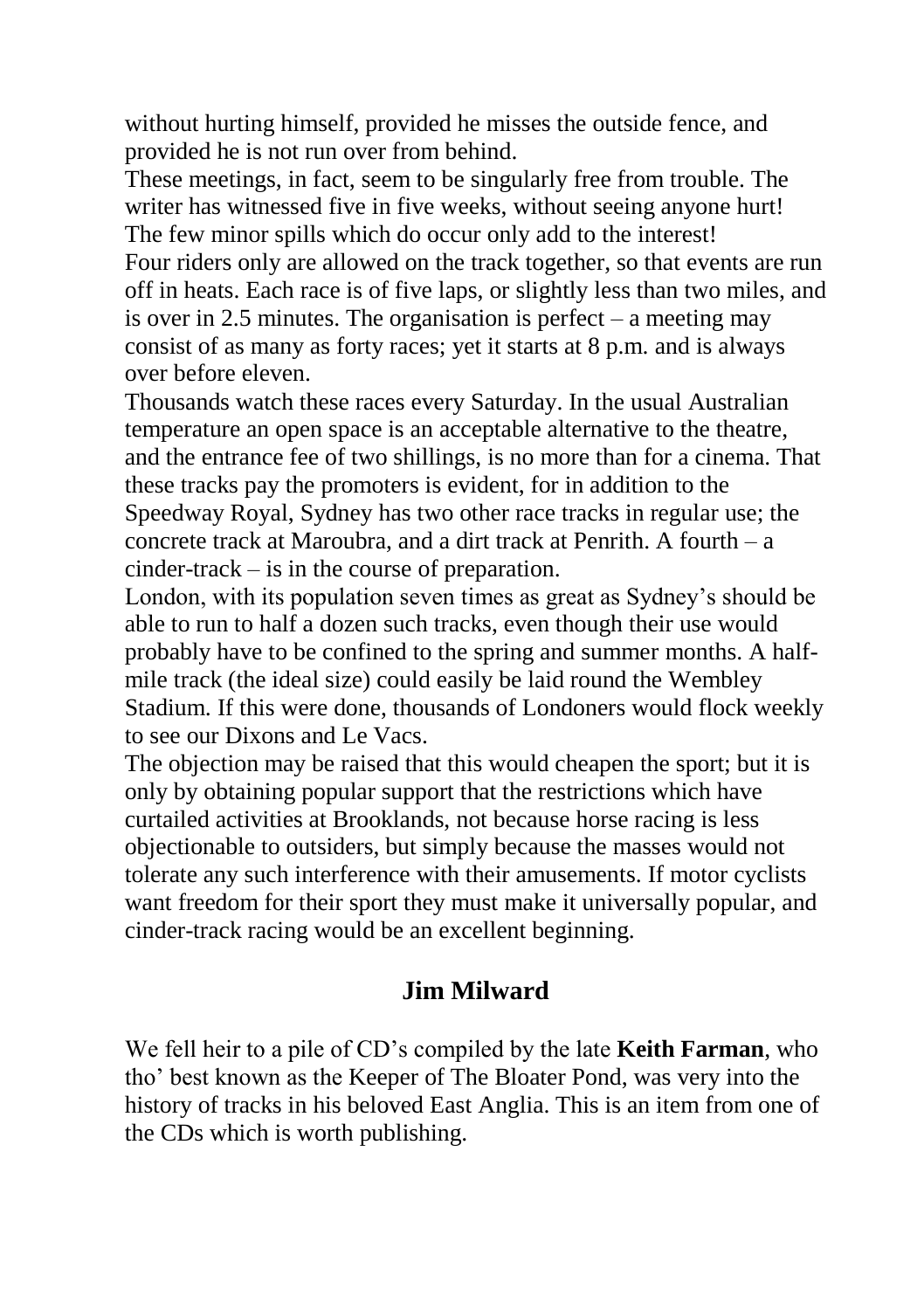In the first ever meeting held at the Firs on Sunday 17 August 1930, G. W. Milward came second in the one-mile open handicap. He fared better in the second meeting held on 14 September, as he won a heat winner in both the one-mile rolling start and two-mile heats. This meeting was run in difficult conditions because of increasing rain, and as the grass became sodden it made the track treacherous. In the final of the two-mile handicap he met with an accident, when he crashed and injured the calf of his leg. After being attended to by members of the British Red Cross Society, he was taken to hospital, in their ambulance, and was released later that night.

Just the two meetings had been held at the Firs in 1930, but that was to change in 1931, as at least fifteen meeting were held. In the fifth meeting held on 12 July, G. Milward number 29, riding a Special, gained fourth place in the one-mile open handicap, and he repeated this performance on the 23 August.

Now the question must be answered, was G. W. Milward in fact Jim? It would certainly look that way, as the programme for the meeting held on 13 September had in event 3 of the two miles open handicap, number 29 J. Milward riding a Special. But why the reports of the early meetings had him as G. W. Milward will now almost certainly never be known. He later advertised his garage business, as J. W. Milward. There have also been occasions when he has been programmed as Millward, spelt with two l's. This was mainly during 1937 when he was riding for Norwich and programmed as Jim Milward.

Incidentally, for the meeting held at the Firs on 13 September 1931, the track had been changed from a grass track to a dirt track. Also at this meeting the first team match was held at the Firs, and as Jim was not included in the team match, it would tend to prove that at that time at the Firs, he was not one of the top riders.

However, towards the end of the season, Jim did gain some success as on 4 October, he gained second place in the semi final of the one-mile handicap. This was after the 7,000 fans had seen a thrilling team match, in which Cambridge had defeated the home side 28-26.

At the Firs in 1932 Jim was number 11, and again he listed as was riding a Special, and it was one that he was forever experimenting with. At one time he used a car tyre, because it was lager that the usual motorcycle tyre he belied that it would give him improved grip. There was very little mention of Jim in the results at the Firs during the 1932 season. On 19 June Don Dimes beat him in a two-lap dash. He did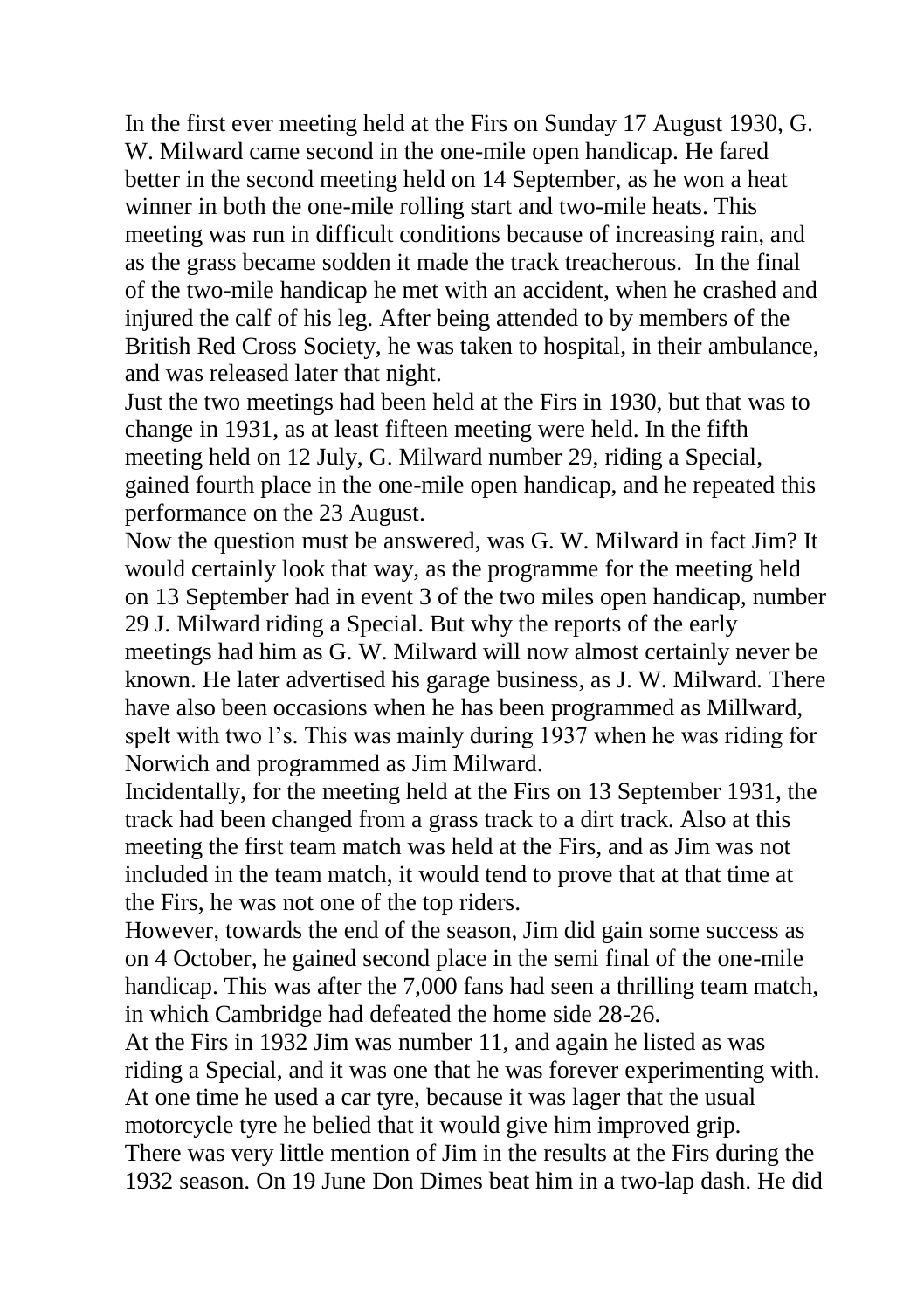well on 24 July, winning the Junior two-lap Handicap in a time of 50 2/5 seconds, and he also came second in the same meeting to the Norwich captain Arthur Reynolds (*Fred Leavis*), in heat 2 of the Stadium Handicap. But in the report of the meeting held on 26 September Jim stole the headlines, with **MILWARD'S POPULAR WIN**. This win was in the Stadium Handicap, that he won from the Norwich captain Arthur Reynolds and Gill. Riding from a three second handicap Jim rode brilliantly to stave off the challenges of Reynolds, who was never far behind. Jim was the tracks most cherry rider, week after week some slight trouble had stopped his machine or when leading he had overslid, but nothing had removed his smile. The crowd cheered a smiling Jim, who had stuck to it and had finally gained his reward. There was plenty of racing locally during the 1932 season as the Waveney Speed Track ran 11 meeting at Doles Meadow, Bradwell. The first was held on Saturday 28 May with 3 p.m. start. Jim was one of the stars of this opening meeting winning the two-mile (open). A week later the second meeting was held, and Jim was rapidly becoming the idol of the Bradwell Speedway supporters, and one of the chief reasons was his fine sporting spirit that he displayed. A daring and skilful rider, whether winning or losing, he always had a smile. In his heat against Geoff Pymar in the mile handicap he accidentally pushed the Norwich man, but refused to take the advantage it gave him. He waited for Pymar to catch him up, returned to the post, and the heat was re-run. Jim lost, but he was the first to congratulate Pymar, who must have appreciated Jim's sporting spirit.

At this same meeting Jim had bad luck in an attempt to beak the track record, for something appeared to go wrong with his machine on the first straight. Although he finished in breakneck style he was over one second outside the record.

 Jim was certainly the idol of the Bradwell crowd, as he was involved in many exciting races and close finishes. One of these was in another race with Geoff Pymar, for a second place. Pymar was slightly ahead, but on the last corner Jim made a fine attempt to pass. They raced to the finishing line, and passed almost together. The judges gave the second place to Pymar, but this decision did not please some of the spectators. Jim took the decision in his usual sporting manner, as he though that Pymar had won by a few inches.

Crouching over his machine with that smile, which won him great fame, he went on to win many races at Bradwell. Jim was always trying to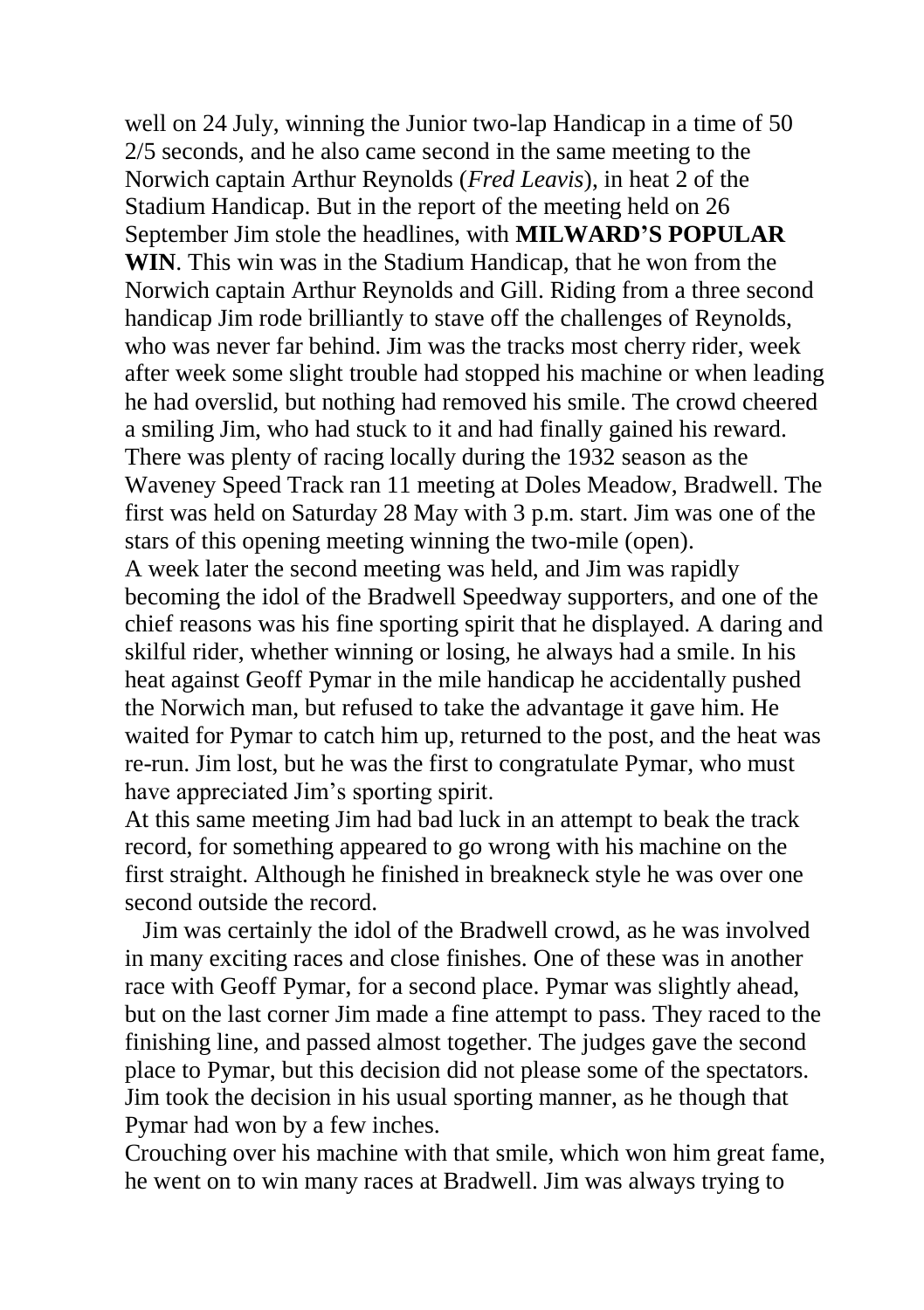improve his position, and would try and make his machine do impossible things, and consequently had severally crashes. In one he ripped his front tyre, and he appeared badly hurt, but much to everybody's surprise he picked himself up smilingly shook off the dust, and taking one look at his machine he thrust his hands in his pockets and matched off towards the starting post-still grinning.

Jim featured in more results during the 1933 season at the Firs. For the meeting held on Sunday 2 July the track had finally gained A.C.U. Permit. Jim was reserve for the Rest but he failed to score, as the Rest defeated Case's Team by the narrow margin of 28-26.

On 17 September the Firs held the Eastern Motor Club Senior and Junior Championship. Fred Leavis won the Senior Championship and Jim was included in the Junior Championship. The heats were match races, with Jim defeating Fred Ralph in a time of 1 minute 28½ seconds. Four riders contested the Semi Final that was from a rolling start, with the first and second going into the Final. Dick Wise won this race, and it looked as if Stew Fairburn of Clapton, had secured his place in the final But he kept looking round for Jim, who came "all out" to beat him to the post. Stew had only rode once before at the Firs, and after that he had a bad crash at one of the London tracks, and had only ridden twice since then. The final was from a rolling start, with Dick Wise being too good for Jim, winning in a time of 1 minute 25.2 seconds.

By 1933 the old road machines of 1930 had all gone, and now all the riders at the Firs were riding machines made for the job, no brakes, no clutch, no kick starter, not running on petrol, but "dope at 6/8 (34p) per gallon, and doing just six miles to the gallon. There were fifteen riders programmed for the Championship meeting, all rode the J.A.P machines, with the exception of Fred Ralph (ex Wembley), Wally Banner and E. Cooper of Nottingham, who were still loyal to the Rudge machine.

The Waveney Speed Track at Bradwell only staged meetings in 1932, but the Lowestoft and District Motor Club ran meetings at Kessingland Road 1933. Jim's name did not appear in any adverts or in the results, so it would seem that he did not appeared at that track. It is of course possible that he rode under another name.

In 1934, Jim was signed as a junior for the famous Wembley Lions, and he was attached to them for the next four seasons. Jim never rode in a leagues meeting for the Lions, but during that time he did captain the Reserve/Cubs team. I know little of his career at Wembley, but I do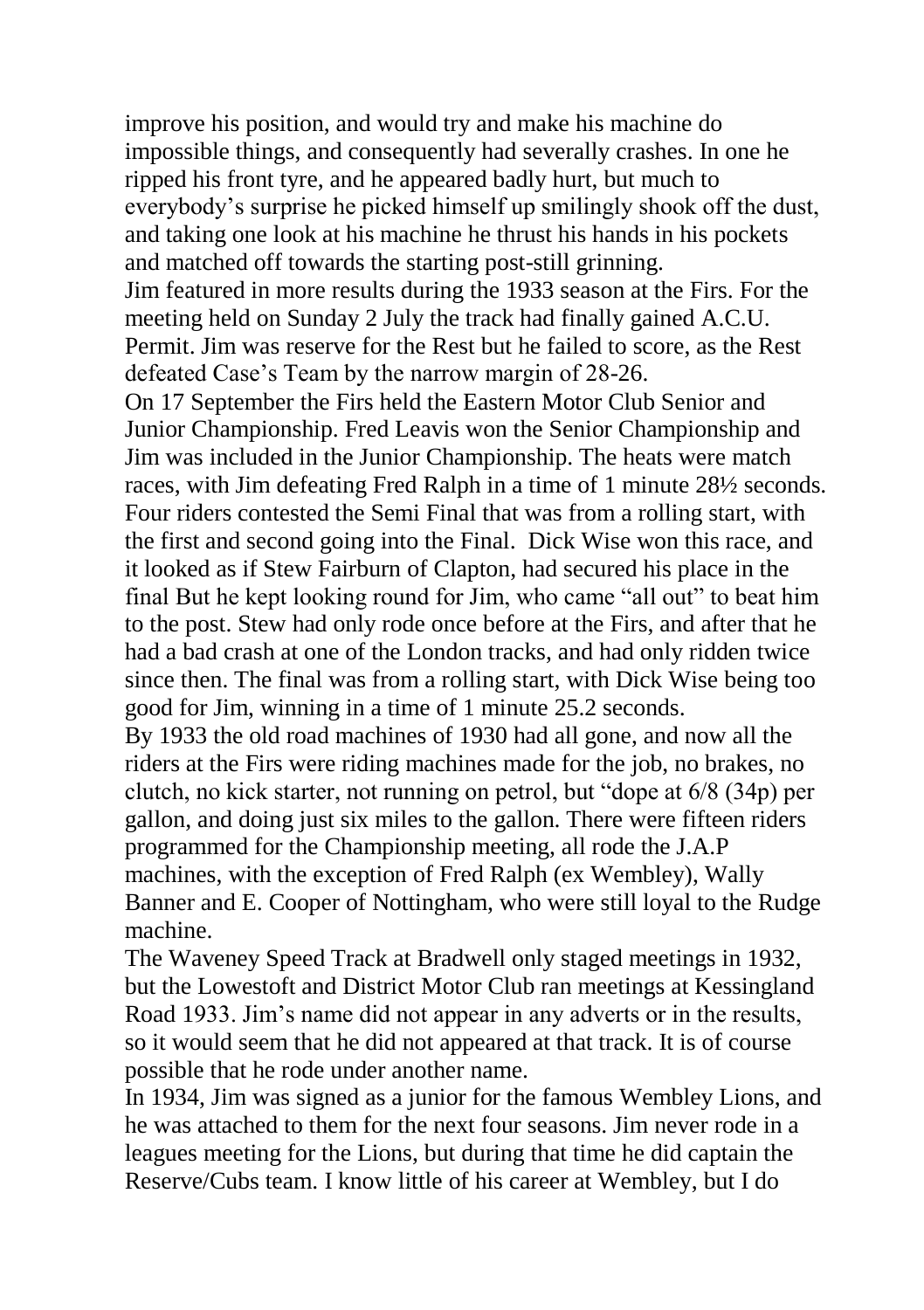have a copy of one programme, on the day I was born  $(16<sup>th</sup>$  May 1935). The meeting was a League match against Harringay, that the home side won 41–31. The meeting opened with two junior races, and in the first heat Jim came second to the young Australian Ray Taylor, in a time of 83 seconds, this was by far the slowest time of the meeting. The fastest time of the meeting was 78.2, set by Jack Ormston and Jack Parker, in heats 6 and 7 of the League match. Les Bowden them beat Jerry Williams in the next heat in a time of 81.4.

Two match races of two-lap dashes then followed the 12-heat league meeting. Bluey Wilkinson, West Ham's Australian star won the first in a time of 39.6 seconds and Lionel Van Pragg then defeated Norman Parker in 38 seconds. Then it was the junior scratch race final, between the first and seconds of the two heats. It was recorded that Jim had a spill, with Ray Taylor winning the race, from Les Bowden and Jerry Williams.

Jerry Williams was also one of the riders that appeared at Lowestoft (*Speedway Williams*). After that there were four heats and a final for the Wembley Scratch Race, which was won by Jack Parker, from Wilkinson and Byers. So in all there were twenty-two races on this programme.

The programme had an advert for the next meeting, (23 May) Wembley V West Ham, two lap dash match races - Frank Charles v Dicky Case and Billy Lamont v Eric Gregory. Wembley Juniors v West Ham Juniors and Scratch races. So it would seem that Jim would have been included in the reserve match.

During 1934, Jim was one of the stars of the Lowestoft Clubs meetings at as they advertised "the improved Gunton Hall Speedway" Now as a professional rider he rode under the name of Dusty Flint. In this form of racing he very did well, he captained Suffolk (19 August), and scored a 9-point maximum, in a 34-20 victory over Essex. Suffolk defeated Norfolk 29-24 (2 September), with *Dusty* gaining 5 points. He was involved in an exciting incident when he skidded and fell as he was going all out to overtake the leader. Jack Tidbury (Norfolk) was close behind, and to avoid a collision he was thrown from his bike. Nevertheless Dusty still managed to come second to T. Sparkes (*Fred Leavis?)* in the Ellandee handicap.

In 1936 both Jim and Tommy Price were loaned out from Wembley to Provincial League clubs for the season to gain more experience, Jim to Nottingham and Price, who would become World Champion in 1949, to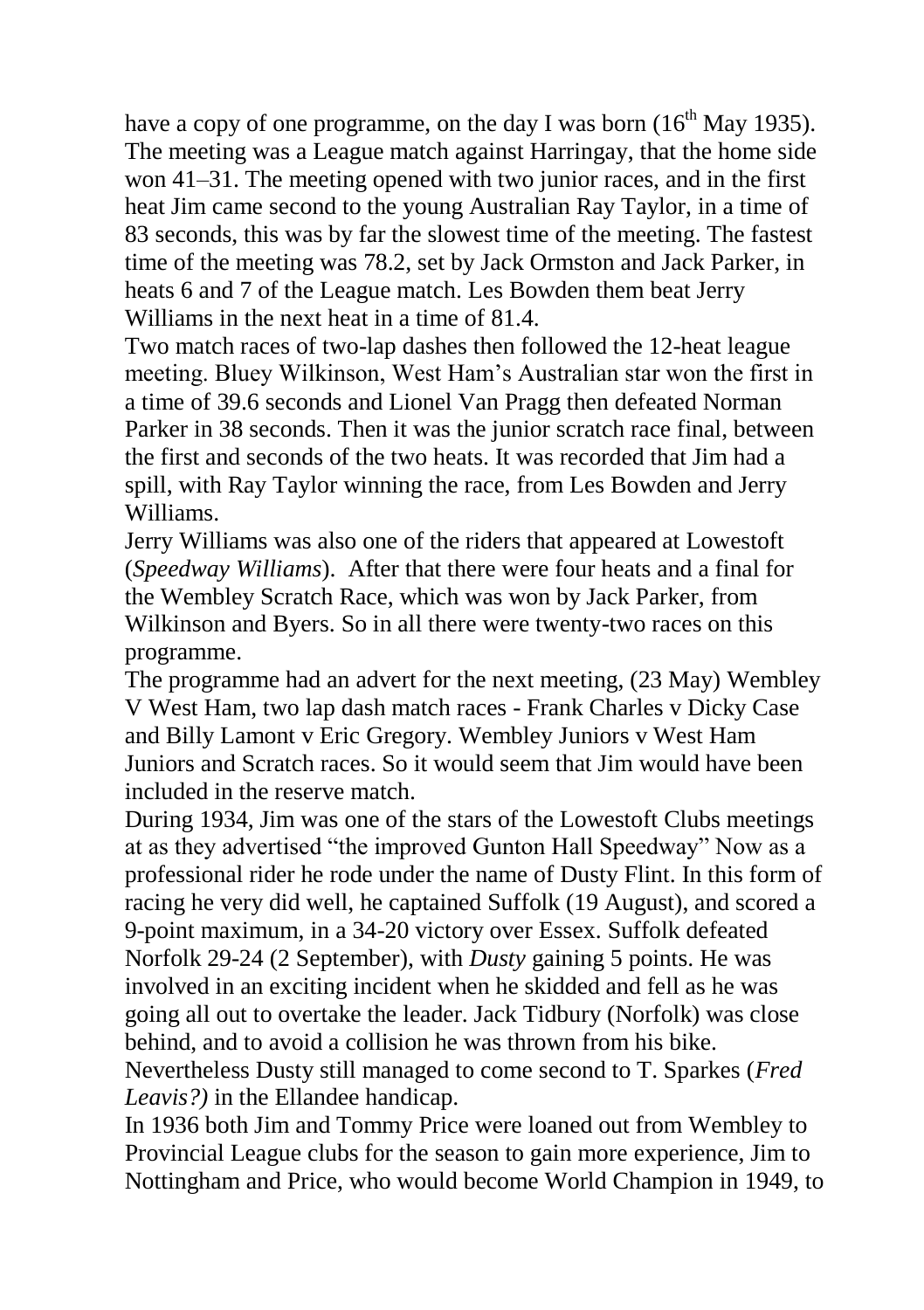Cardiff. Unfortunately I have no details of how Jim fared at Nottingham.

There was very little racing at the Firs in 1935, but the Lowestoft Club, who had moved to Pakefield at the East Coast Speedway. They also advertised that they were affiliated to the A.C.U. So like their neighbours at Norwich, it allowed the riders to appear under their own names. Strangely Jim was still advertised as "Dusty" Flint (Wembley) for the first meeting of the season. In later meetings it was Jim Milward (Dusty).

*Dusty* was involved in several crashes during the 1935 Lowestoft season. He also had bad luck in the third meeting, when he "cranked" his new motor on the practice lap prior to the programme proper. He was loaned Jack Ford's J.A.P. and began to settle down in his spectacular fashion, when this engine also went on "holiday".

The track staged a match race for the Individual Championship of the East Coast. Fred Leavis held this and *Dusty* was programmed to be his challenger, but because of his bike problems it was postponed to the next meeting. In this meeting Jim was on top form, winning three races for in the team event with just Fred Leavis beating him. Then Fred also defeated Dusty by two races to nil in the Championship.

There was no racing at the Firs in 1936, apart from the Speedway and Rodeo stunt show. But the East Coast Speedway kept the local fans happy, with Jim being featured as one of the top riders of the club, but sadly at the end of the season the club went "broke".

During the two season of racing at the East Coast Speedway there had been some riders of note who appeared. A young Eric Chitty (West Ham) held the track record. Others advertised were: - Fred Leavis, Wal Morton (Wimbledon), Ted English (Wembley) Claude Rye (International Ace), Clem Thomas (Australia and West Ham), Tidbury Brothers (Wembley) Reg Thorne, Clem Thomas, Reg Thorne, (West Ham), Tiger Hart (London), C.V. (Squib) Burton (Hackney Wick), Jack Sharpe (Australian Test Rider), Tiger Lewis (Southampton), John Deeley (Hackney Wick), Douglas McLachlan (Australia). Jim had ridden well against them, and he was also very popular with the fans. Jim had enjoyed some good time at Lowestoft. Roy (Spike) Munnings was the best of the local lads who rode at this track, and after the meetings the riders would go back to his house in Yeovil Road. Roy's wife was a maternity nurse at Lowestoft Hospital and also a prolific orange wine maker. She was abundantly supplied with fruit from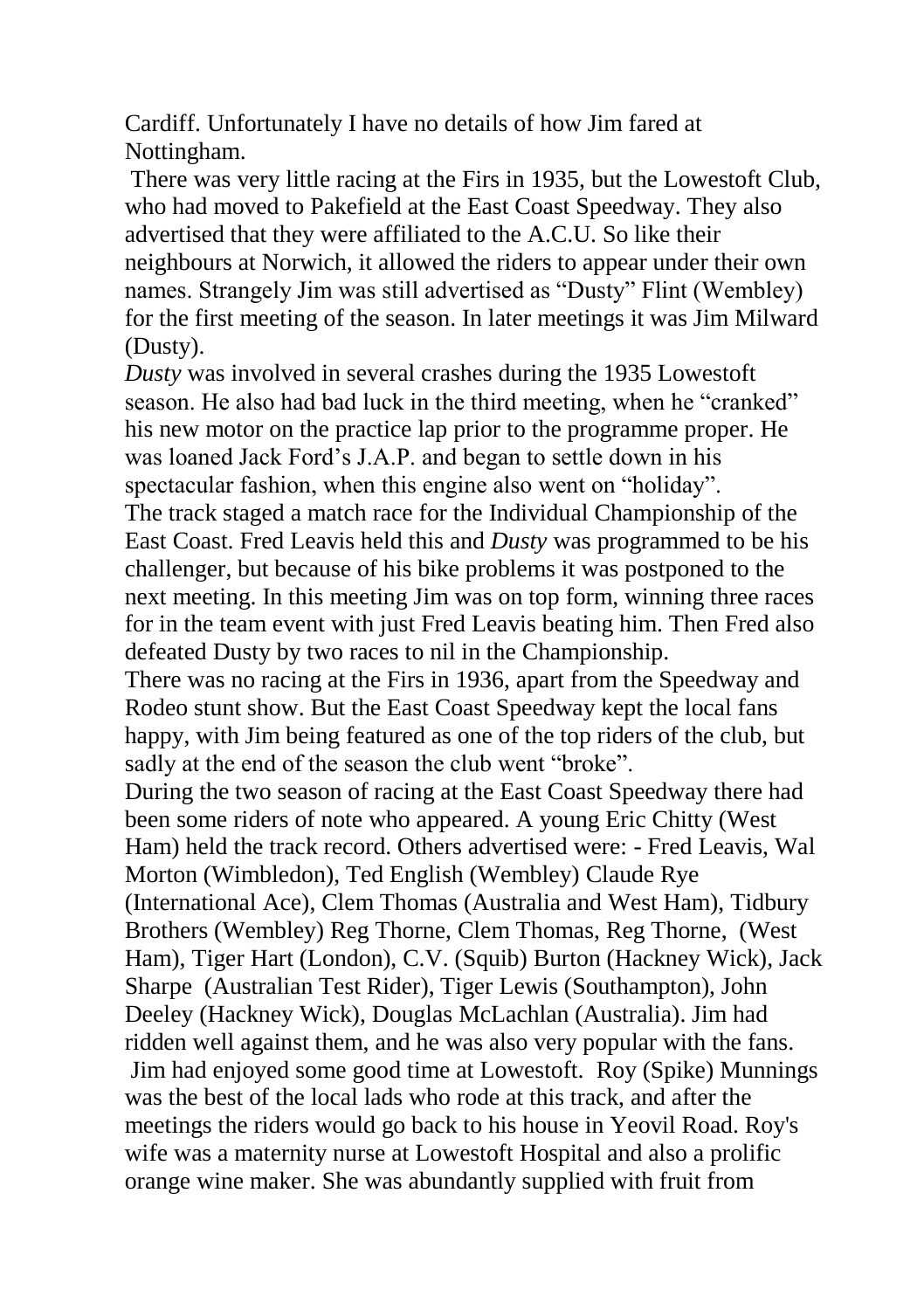Durrants, the wholesale fruitier, whose warehouse was not far off. At Covent Garden Mr. Durrant senior bought slightly overripe fruit, at give away price at the end of the sale, a lot of which were only suitable for wine making and given to Mrs. Spike for the asking. At one of the wine drinking sessions stocks were getting low. So they drank wine that was still fermenting, this of course had a very intoxicating effect on those taking part, but they all sobered up by the morning. Mrs Spike was on night work and it was never known if she ever missed a few bottles of her latest batch.

After sampling Mrs. Spike's excellent home made wine Jim left in the early hours, a bit worse for wear, to drive back to his Newmarket home, as he had open his garage for business on the Monday morning.

The Wembley manager, Alec Jackson, was so happy with the form of his top riders in 1937, that he once again agreed to loan out other members of his team to help the lower division clubs. It was because of this that Jim returned to the Firs, when Max Grosskreutz brought League racing to Norwich.

In the lower form of racing Jim did quite well. On  $1<sup>st</sup>$  May 1937 the first ever meeting held under ACU rules, the Norwich team lost to Liverpool, in a National Trophy meeting 51-30. Jim scored 6 points for the Stars and only Wilf Jay, with 8 points outscored him. Two nights later in the second leg at Liverpool Jim and Dick Wise toped scored with 7 points each.

On the 22nd May Norwich lost the home match 28-49 to Nottingham with Jim taking a bad fall in the third heat, and was not fit to ride in the reminder of the meeting, but the next week he again top scored with Dick Wise.

It looked as if Jim was going to make a name for himself in the Norwich team, but Jim was a rider who never gave up and therefore he had always crashed a lot. He had not got out of this habit, and so with injuries and the team signing more riders Jim had very few meeting in the second half of the season.

Strangely Jim was back at Wembley for 1938, but he did appear at the Firs for Wembley against New Cross in an English Trophy meeting held on May 7. It was no fairytale comeback, as riding at reserve for Wembley; he scored just one point in his two rides. He also had a ride in second half coming third against two well-known riders, Tommy Price and Vic Duggan.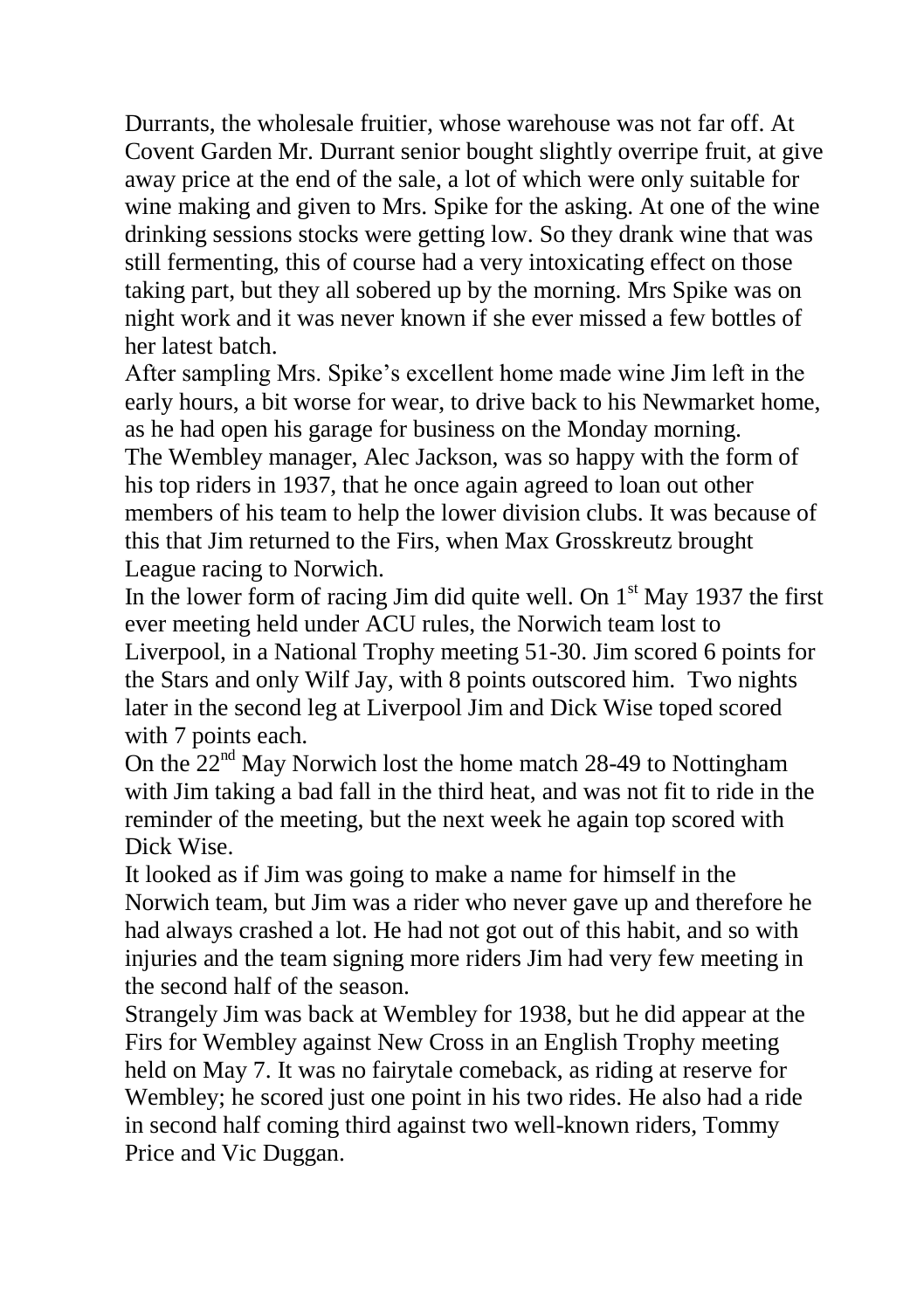In the English Trophy meeting against Wembley, the Lions were not allowed to use their heat leaders and so Jim was give one of the reserve spots, and again he scored the solitary point.

In 1939 Jim open Newmarket Speedway, and ran severely meetings that season, mainly against the other non-league clubs, while also still running his garage in the town. The local press reported that the efforts of the Newmarket Motor Cycle Club, under the direction of Mr. Jimmy Millward, deserved unstinted support by the sporting public of Cambridge and district. The speedway demands the very best from man and machine, and practically from the man. Note that the report had his surname with two l's

The teams for the Easter Sunday meeting were Newmarket Tiger Hart, Colin Appleby, Paddy Mills, Wilf Plant, Arthur Sweaby, S. Williams with Reg Holland and Ted Gibson as reserves. There opponents were a side labelled Eastern Centre, that consisted of Alan Smith, Ted English, Sam Warren, Ken Tidbury, Jack Tidbury, Tip Mills and the reserves were Edwin Youngs and A. Gregory. The press had S. Williams as Steve, but I would think that he was in fact Stan Williams. There was also a mention that Roy Duke also rode at the track.

Without doubt Jim was one of the popular riders who appeared in early meetings at the local tracks of Norwich, Bradwell and Lowestoft. He also rode professionally as a contracted rider for both Wembley and Norwich, but did not meet with much success as a professional rider. This is possible why he is one of the early stars at these local tracks that are all but forgotten.

## **Speedway Stars**

**Steve Wilkes**, our 1965 onwards man, is looking to acquire copies of the following Speedway Star magazines: 21 June 1952; 28 November 1953; 27 November 1954; 4 February 1956 but, if he can't buy copies, he would like scanned versions. If you can help Steve, contact him at [steve@wilkes1.freeserve.co.uk](mailto:steve@wilkes1.freeserve.co.uk) .

#### **Walter Brown**

Unless you've read the book on Marine Gardens, Edinburgh the name Walter Brown probably won't mean much. Sadly Walter from Musselburgh was killed on the track in 1929 and the obituary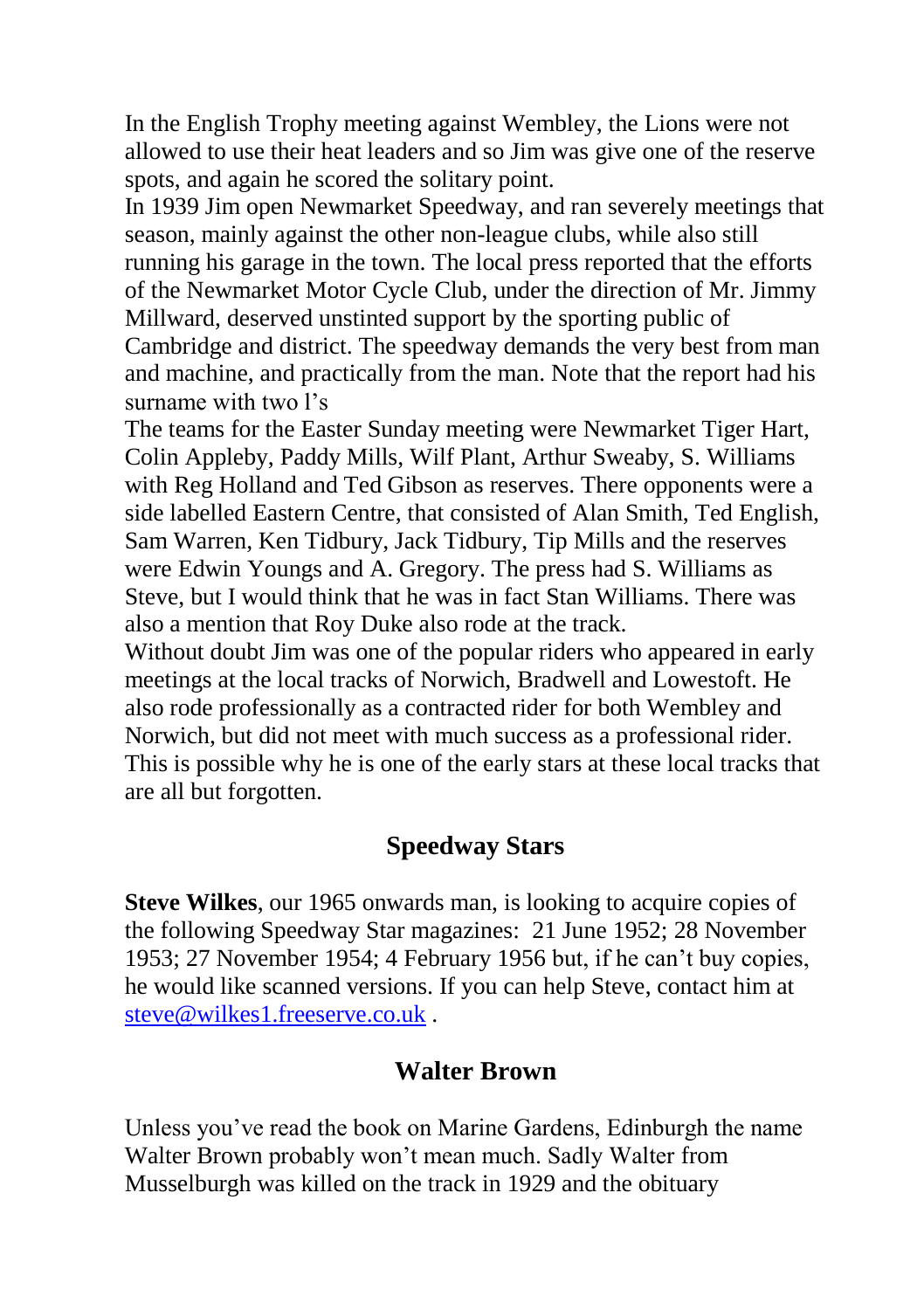mentioned he had won the Croix De Guerre and the Military Medal for service in the First World War. The story of how he won the former medal has only come to light in a contemporary copy of the Peoples Journal.

It seems he was in the Western Front in 1918 and he and his fellow soldiers had to beat a hasty retreat. In order to get to safety they had to cross a pontoon bridge over a river. Just as they were about to cross it was hit by a shell blowing a hole in it.

Without considering his own safety Walter flung himself to bridge the gap and he urged his colleagues to run over him to safety. Before he could scramble up and cross the remains of the bridge himself another shell landed on the bridge and blew him off it into the water. Luckily he wasn't injured and his deed was witnessed by a Belgian officer who recommended him for the honour. **Jim Henry**

## **Speedway in the Soviet Union**

**Alan Bates** has been looking at speedway in the east.

The first appearance of speedway in the Soviet Union is believed to have taken place in 1930 when a Lancastrian called Clem Beckett took a squad of riders to Russia. They performed during a Physical Training Festival at Dynamo Stadium in Moscow. The spectators are said to have been amazed at the incredible speed of the riders around the cinder track.

In a article, in the 'Soviet Union' magazine by the deputy chief engineer of the Lenin Stadium, M.Goldin, states that the first speedway in the USSR was held on the day before the Sports Festival. The top athletes were worried that their performances would suffer if the track was churned up by the bikes. In the end it was decided to lay a protective layer of brick chippings, mix it with clay and put a heavy roller on it, When the speedway was over the upper layer was then swept off. As regards Clem Beckett, he apparently was last heard of fighting for the International Brigade during the Spanish Civil War.\* The true date of the birth of speedway in the Soviet Union is reckoned to be on  $10<sup>th</sup>$  June 1958 when the first competition was held in the Lenin Stadium at Luzhuki, in Moscow. It was organised by Vladimir Ivanovich Karneyev, who wrote a book on Soviet Speedway and was probably the Soviet version of Jonnie Hoskins. Karneyev died in 2007 at the age of 94.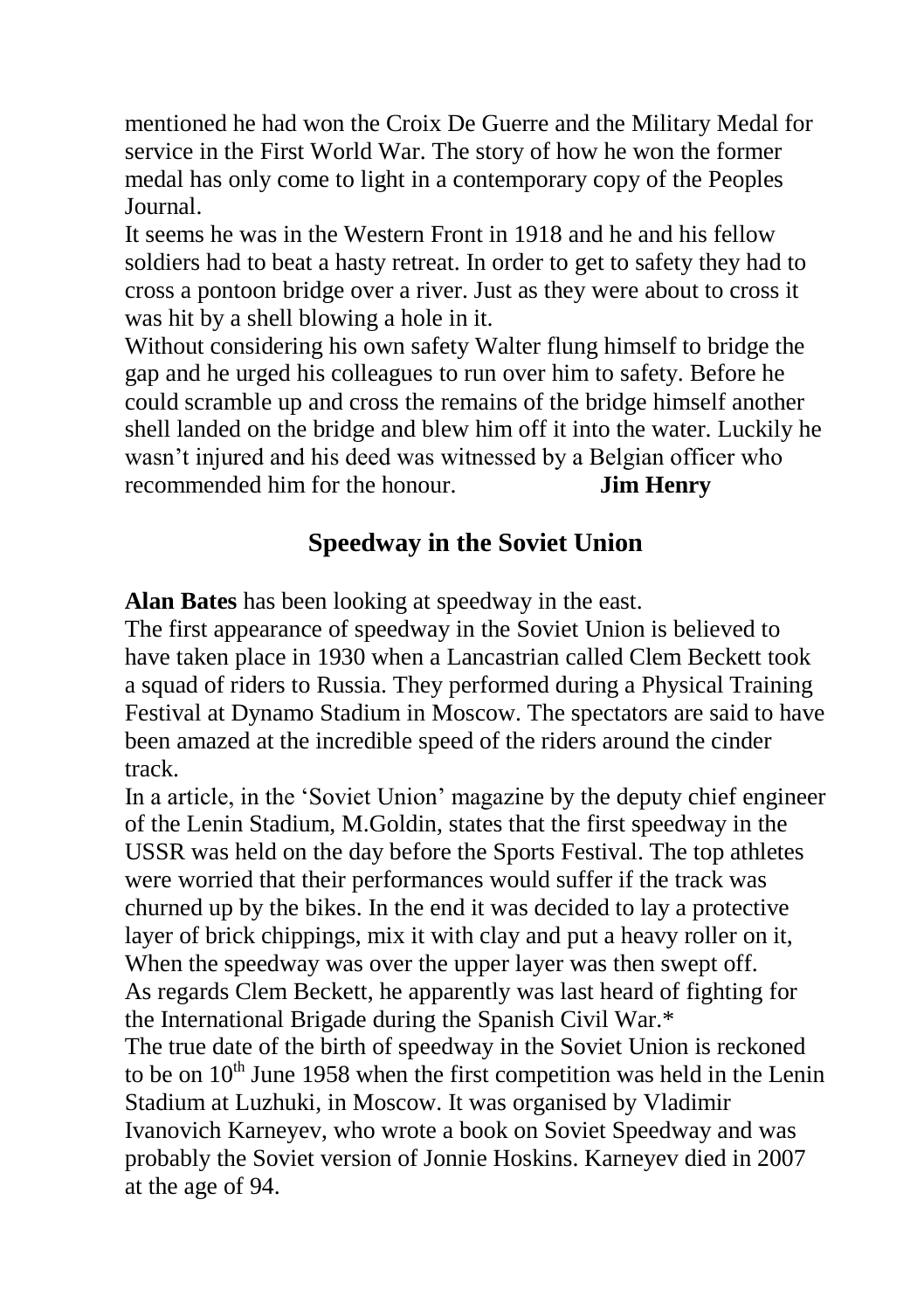For this first meeting in 1958, the Soviets purchased Czech built ESO machines and the Polish built FIS machines. In the first heat were Leonid Diominskiy (Minsk), Envid Kruze (Riga), Boris Samordov (Ufa), and Viktor Simonov (Moscow Region). The winner of the inaugural heat was Boris Samorodov. In fact the competition was spread over three days and there were 63 heats in all. Boris Samorodov won on the  $10^{th}$  and  $12^{th}$  June and Victor Kuznetsov (Moscow), won on the  $11<sup>th</sup>$ .

\*Beckett was killed in Spain fighting for the International Brigade. (**Eds**)

## **Another First For Scotland**

Digging through the People's Journal for 1928 I chanced to note that the regular radio programme of music from the Marine Gardens Ballroom to be broadcast on 19<sup>th</sup> May was to be interrupted. This was to be for a 15 minute visit to the new motorcycle track next door in order to broadcast details of the International Motorcycle Race.

As a lover of firsts I must admit that I am going to claim that this is the first ever public radio broadcast of a speedway event in the UK unless anyone can come up with any earlier broadcasts. **Jim Henry**

## **Hunting For Publicity**

**Tony Webb** gives another insight into A.J.Hunting.

From his early days A J HUNTING (AJ) was aware of the power of the press. He also recognised that to own the press was even a bigger advantage.

His first foray into publishing was in 1918. It was at Wangarratta that AJ wrote his first book, "A Practical Treatise on Poultry Feeding for Profit." :with the long subtitle "Essential to every Poultryman, large and small with monthly feeding tables : symptoms and treatment of 66 diseases of Poultry, Standard for Selection of Layers, Incubation, suitable to Australian conditions" now a rare book that is held in the National Library in Canberra

When he moved to Brisbane in 1926 he started the Speedway News which was first printed in October 1926, doubling up as the programme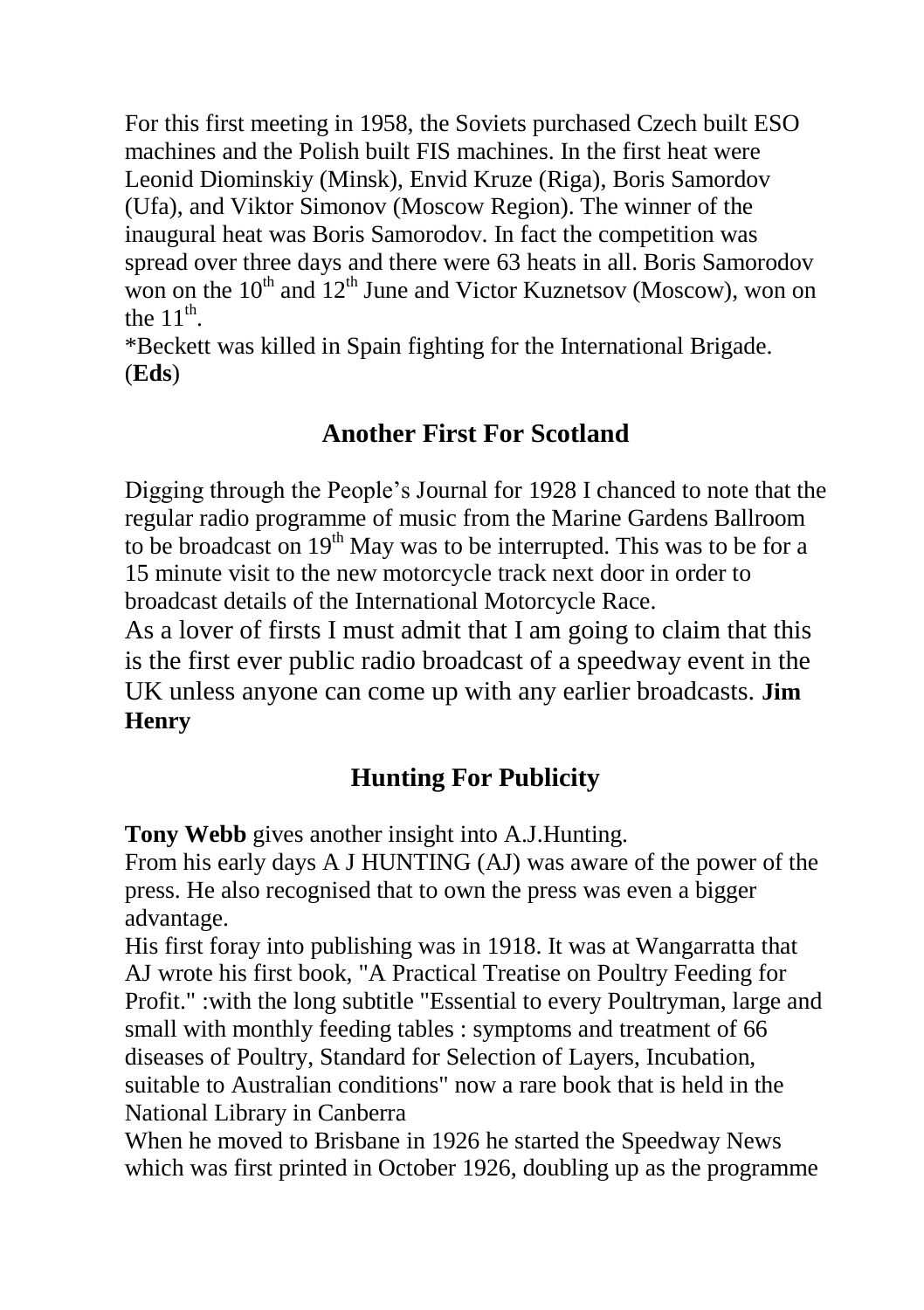for the Brisbane Exhibition Speedway. this was a newsy magazine which proved very popular, the editor was Norman Pritchard, it was printed in Brisbane by Shipping Newspapers Queensland limited of whom A J was also a shareholder. The banner was also used for the Townsville speedway with exactly the same format but called Northern Speedway News.

Davies Park Speedway opened in August 1927, AJ published a magazine called Town Topics which incorporated the speedway news and the Davies Park programme. it was also billed as the official organ of the Queensland Auto Cycle Union.

The export of the speedway concept from Davies Park, Brisbane Australia to England in March 1928 included the Speedway News staff. Editor Norman Pritchard was a member of the Hunting Australian party. Norman established the Speedway News in London, printing the first issue on 19 May 1928, this was printed in the same format as his Speedway News in a Brisbane and was to become the leading speedway magazine in the world.

Originally the content publicised only International Speedway Ltd tracks and riders, in the 1929 season the magazine expanded to cover the entire speedway scene, Still under the editorship of Norman Pritchard the operations were shifted from the International Speedways Ltd offices at 19 Sergeants Inn, 40-43 Fleet Street to 26 Long Acre London WC 2.

The Speedway News continued to be the premier speedway magazine, post war it became Speedway and Ice news up to 1956. It was taken over by the speedway star and became speedway star and news. The "News" was dropped in the mid sixties, Speedway Star is alive and well today.

AJ's prolific writing was an important part of his life. The brisbane courier mail would carry at least one AJ letter every week on a variety of subjects. A random selection was IQ tests for members of parliament, fair go for primary producers and views on tourism. In the family archives are letters between AJ and Australian Prime Minister Menzies who shared AJ's ideas on the economy. I found over 120 letters in the newspaper archives.

AJ was quick to respond in the press to criticism, when there was a riders strike over pay in 1926 he published the extensive earnings of the riders, this swung opinion against the riders. Later on the inquest on the late Tommy Maher, fatally injured at the Ekka (Brisbane Exhibition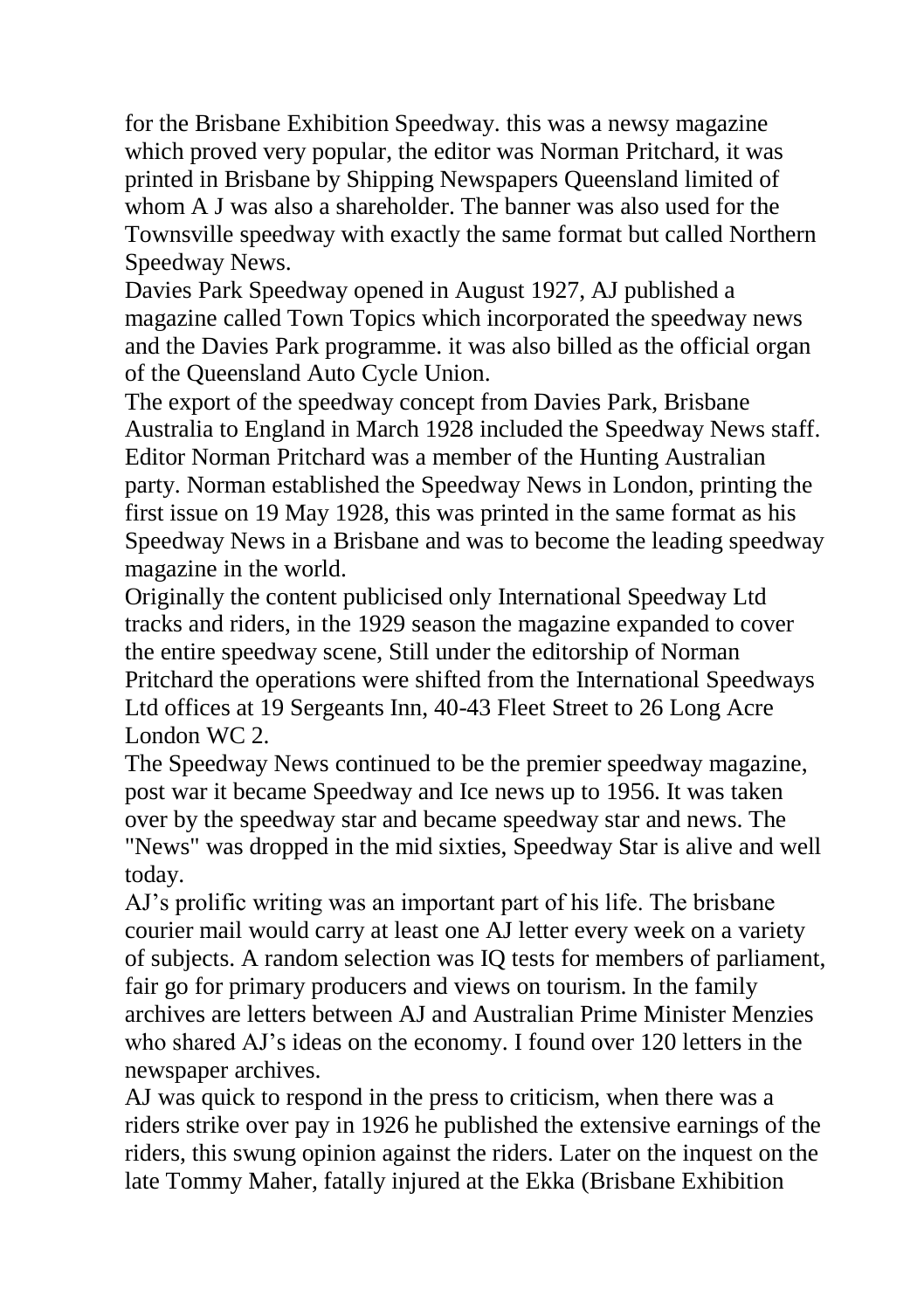Speedway) in 1927, revealed he had fallen twice previously in the same meeting. It was customary to give a shot of brandy to revive a rider. the inference was that this was not a good practice. A J went public and declared the practice would be dis continued. He had the skills to change a situation to his favour.

On the literary side, it is a little known fact that AJ also introduced the Speedway Coat of arms in 1927, FORTITDINE A C VIRTUTE , by "Endurance and Valor". This motto was featured on the Speedway News banner and many of the early speedway trophies.

AJ Hunting believed in the power of the pen.

# **British Library Newspaper Library Update**

We keep on extolling the virtues of the British Library Newspaper Library at Colindale as a source for speedway information.

**Brian Collins** gives us an update on what is an exciting new development.

The British Library website can be found at [http://www.britishn](http://www.britishnewspaperarchive.co.uk/)  [ewspaperarchive. co.uk/](http://www.britishnewspaperarchive.co.uk/)

The current objective of the Library is to transfer the British local newspapers held at the British Library newspaper section at Colindale, North London, onto the internet. This exercise was begun a year or so ago, and will take many years to complete. A list of newspapers (and years of publication) which have been uploaded onto the net so far can be found at http://www.britishnewspaperarchive. co.uk/home/ NewspaperTitles

Much of that which has been uploaded so far is from the 18th and 19th centuries (I guess many users are looking to compile family trees from that period), but there are early and mid 20th century papers there as well which will interest many of us on this group. I have found invaluable news and meeting reports from tracks such as Exeter, Plymouth, Tamworth, Hull, Stainforth, Mansfield, Nottingham and Bristol so far, and of course new newspapers are being uploaded every day.

The site has a comprehensive search engine, so just try a search for speedway or dirt-track, then select which years you are interested in, or which newspapers. (Might be some grass track information as well.) The site allows free use to try it out, but then charges for various periods of use, or numbers of searches. Unrestricted use of the site costs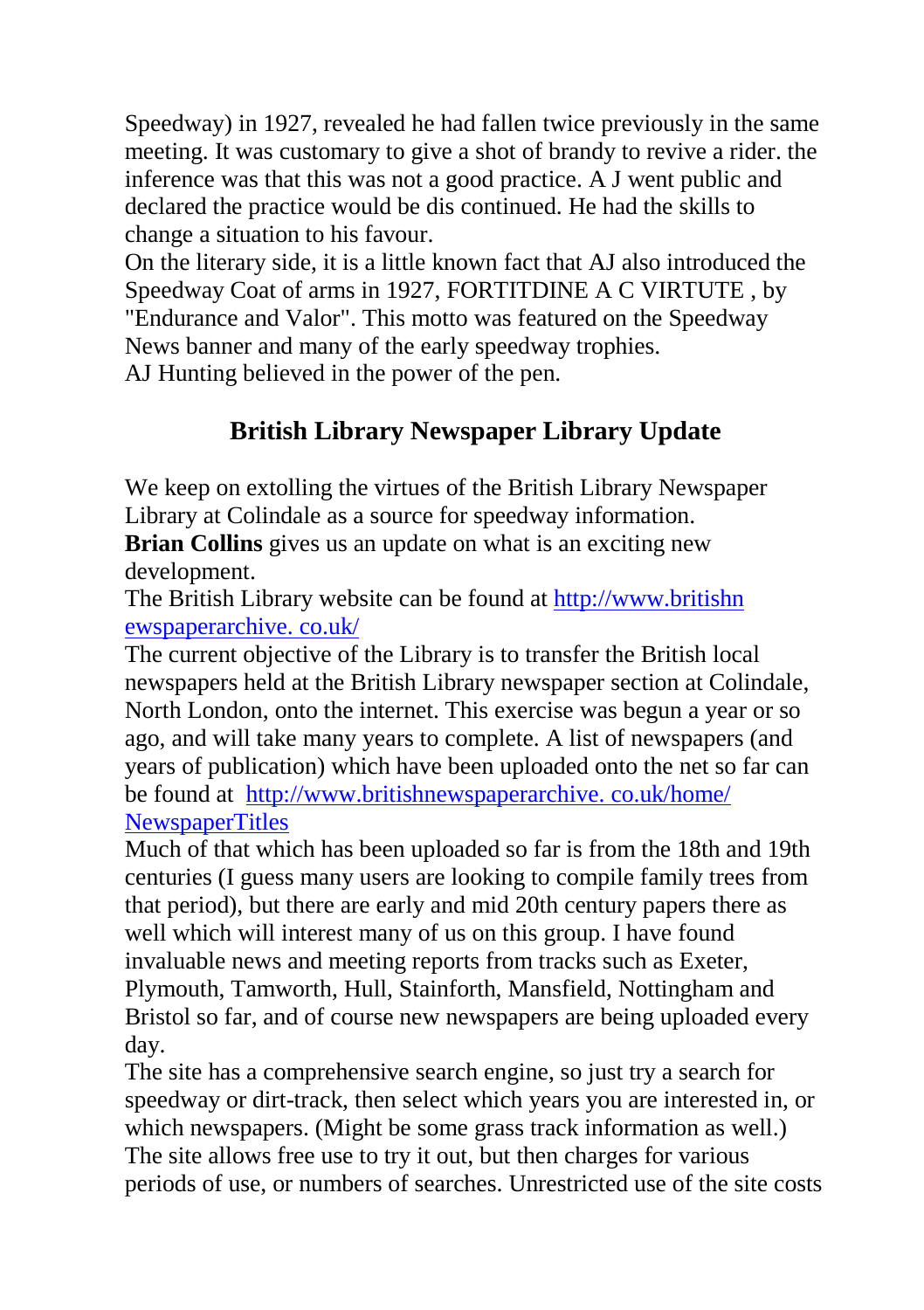about £80 pounds a year.

I can thoroughly recommend the site - it's at least worth giving it a try. For our members outside the UK - sorry, I have no idea whether it will work for you, but would be interested to hear whether it allows you access.

For the record – this is the list of newspapers 1928 onwards on line at 4<sup>th</sup> August 2012 which might just have some speedway items: Bath [Chronicle and Weekly Gazette](http://www.britishnewspaperarchive.co.uk/search/results?newspaperTitle=Bath%20Chronicle%20and%20Weekly%20Gazette) 1760 – 1949; [Chelmsford Chronicle](http://www.britishnewspaperarchive.co.uk/search/results?newspaperTitle=Chelmsford%20Chronicle) 1783 – 1950; [Cheltenham Chronicle](http://www.britishnewspaperarchive.co.uk/search/results?newspaperTitle=Cheltenham%20Chronicle) 1809 – 1950; [Cornishman](http://www.britishnewspaperarchive.co.uk/search/results?newspaperTitle=Cornishman) 1878 – 1950; [Derby Daily Telegraph](http://www.britishnewspaperarchive.co.uk/search/results?newspaperTitle=Derby%20Daily%20Telegraph) 1881 – 1950; [Dover Express](http://www.britishnewspaperarchive.co.uk/search/results?newspaperTitle=Dover%20Express) 1901 – 1949; [Essex Newsman](http://www.britishnewspaperarchive.co.uk/search/results?newspaperTitle=Essex%20Newsman) 1870 – 1949; [Exeter and Plymouth Gazette](http://www.britishnewspaperarchive.co.uk/search/results?newspaperTitle=Exeter%20and%20Plymouth%20Gazette) 1827 – 1950; [Gloucester Journal](http://www.britishnewspaperarchive.co.uk/search/results?newspaperTitle=Gloucester%20Journal) 1941 – 1949; Hereford Times 1868 – 1934; [Hull Daily Mail](http://www.britishnewspaperarchive.co.uk/search/results?newspaperTitle=Hull%20Daily%20Mail) 1885 – 1950; [Morpeth Herald](http://www.britishnewspaperarchive.co.uk/search/results?newspaperTitle=Morpeth%20Herald) 1854 – 1945; [North](http://www.britishnewspaperarchive.co.uk/search/results?newspaperTitle=North%20Devon%20Journal)  [Devon Journal](http://www.britishnewspaperarchive.co.uk/search/results?newspaperTitle=North%20Devon%20Journal) 1824 – 1950; [Nottingham Evening Post](http://www.britishnewspaperarchive.co.uk/search/results?newspaperTitle=Nottingham%20Evening%20Post) 1878 – 1944; [Tamworth Herald](http://www.britishnewspaperarchive.co.uk/search/results?newspaperTitle=Tamworth%20Herald) 1870 – 1944[; Taunton Courier, and Western](http://www.britishnewspaperarchive.co.uk/search/results?newspaperTitle=Taunton%20Courier%2C%20and%20Western%20Advertiser)  [Advertiser](http://www.britishnewspaperarchive.co.uk/search/results?newspaperTitle=Taunton%20Courier%2C%20and%20Western%20Advertiser) 1833 – 1949[; Western Daily Press](http://www.britishnewspaperarchive.co.uk/search/results?newspaperTitle=Western%20Daily%20Press) 1858 – 1949; [Western](http://www.britishnewspaperarchive.co.uk/search/results?newspaperTitle=Western%20Gazette)  [Gazette](http://www.britishnewspaperarchive.co.uk/search/results?newspaperTitle=Western%20Gazette) 1863 – 1950; [Western Morning News](http://www.britishnewspaperarchive.co.uk/search/results?newspaperTitle=Western%20Morning%20News) 1922 – 1950; [Western](http://www.britishnewspaperarchive.co.uk/search/results?newspaperTitle=Western%20Times)  [Times](http://www.britishnewspaperarchive.co.uk/search/results?newspaperTitle=Western%20Times) 1827 – 1950.

The archive web site also enables you to find the articles on speedway using the site search facility try "Speedway" and "Dirt Track Racing" for example . The site is well worth a look.

A few newspapers have made their back numbers available on line and it might be an interesting exercise for someone to compile a list which we'd be happy to publish.

#### **100 Aussie Legends of the Speedways**

This is a new book, the first to be written by Speedway Star's Australian scribe Peter White (former team manager of West Ham, Eastbourne and Barrow). It will be published on October 20 in hard cover, A4 format in full colour and features 32 Solo riders ranging from Frank Arthur to Todd Wiltshire and Jason Crump as well as legendary Speedcar and Sidecar riders in Australia. There are 100 stories including many stars of the dirt track killed in action - Jack Biggs, Gordon Guasco, Ken Le Breton and Lionel Levy. Read all about the careers of greats such as Vic Huxley, Vic Duggan, Billy Lamont, Graham warren, Jack Young, Chum Taylor, Phil Crump, John Titman, John Boulger and Billy Sanders. Cost:  $$A49.95$ . Sea mail to UK:  $$A18.11$ . Air mail to UK: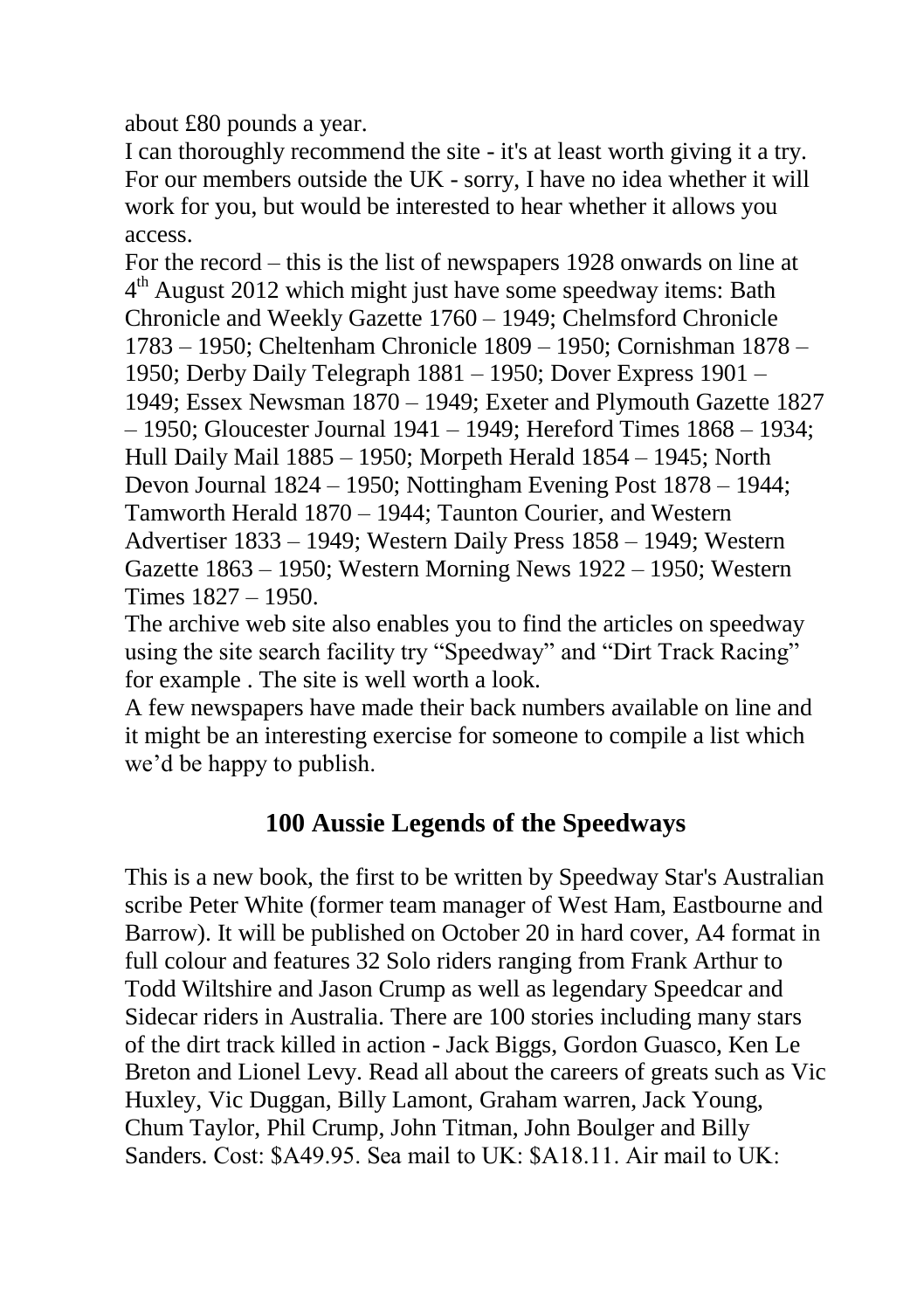\$A31.26 The book can be ordered via PayPal by going to <http://www.peterwhitesspeedwayworld.com/> Or from Peter White, PO Box 666, Chester Hill, NSW 2162, Australia

## **Web Update**

The number of files on the web site continues to increase and, thanks to the kindness of John Somerville, we now have a vast amount of details for Norwich in 1931 and 1932. John also supplied details of the only meeting at Carlisle in 1937 and this can be viewed on the site. Jim has added almost all the 1963 details he has been able to draw upon from the Speedway Star and has been very greatly assisted by **Steve Wilks** and **Keith Corns**. Work has started on 1964 and will appear on the site in due course.

**Roger Hulbert** has supplied all his Hull data and hopefully, following a capacity upgrade, we'll get it all on line.

Webmaster **Matt Jackson** has been doing a great job juggling the items and hopefully he won't need to do that for much longer.

**Mark Aspinell** keeps on compiling more modern files and must spend hours on adding to our blue tagged years on the site.

## **The History of Preston Speedway – Part 2 – 1930 Concluded**

The previous part of this history in Volume 14 No 4 (March 2012) saw Preston Speedway making steady progress with fine home form and steady results away in the Northern League. The end of July saw the league leaders Belle Vue inflict only the second defeat of the season at Farringdon Park by the narrowest of margins 17.5-18.5 (the previous defeat came at home to Liverpool in early June).

As the season moved into August local press reports indicated that with teams withdrawing from the league during the season, as they had on 1929, it made something of a mockery of the competition. That included Barnsley after 13 meetings and White City (Manchester) after 15. It was speculated that if teams with lower levels of support were excluded from the Northern League it could put them on a par with the stronger Southern League.

One notable Preston rider who came to prominence during this season was Claude Rye. The Londoner was only 22 during the 1930 season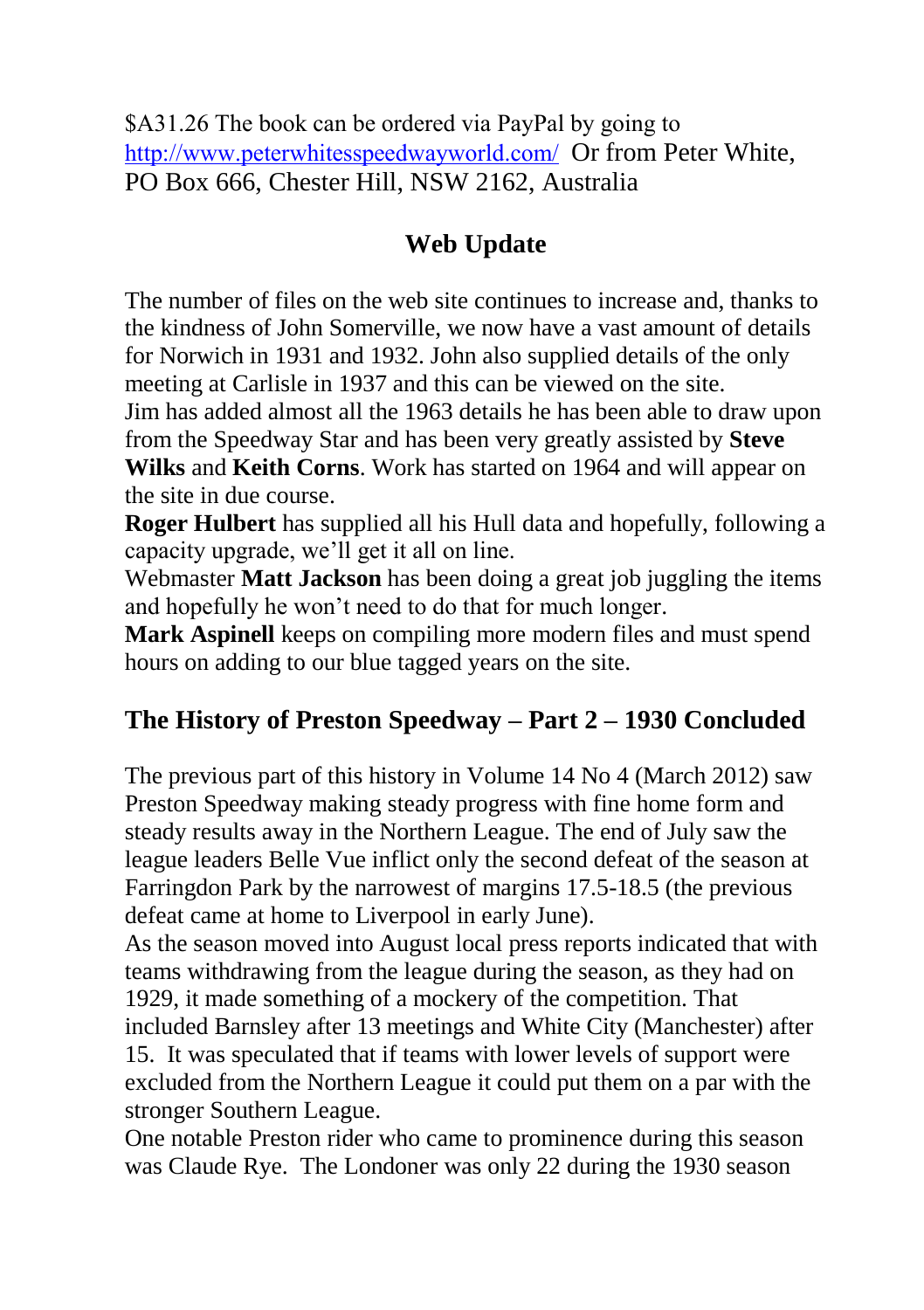and developed through the Preston youth ranks. Born in London he started off racing in the first year of the sport in the UK, 1928. Initially he rode one or two meetings at White City (London) and Stamford Bridge. He moved north to Lancashire and rode in the first open meeting at the Farringdon Park track in 1929. He developed gradually, winning open events at Preston but it was when he acquired a new and faster machine that brought him to the fore. !930 saw him become classed amongst the best in the Preston team. He had a liking for the Barrow track where he was track record holder and Golden Helmet winner three times, resulting in the trophy being presented to him to retain. His brother, Percy, also rode at Preston in 1929 but a leg break forced him into retirement.

On 6th August a league fixture at Stanley Speedway, Liverpool was cancelled owing to a waterlogged track, so it was a week before Farringdon Park saw action again with an Open Meeting. It was a star studded field contesting for the Golden Gauntlet Standing Start Handicap), Golden Helmet (Rolling Start), the Merigold Trophy (Junior Riders) and the Golden Sash Knock-Out ( Rolling Start) in front of 8000 fans. Frank Varey, the Belle Vue Ace was competing for trophies and prize money with stars names like Billie Lamont (Australia & Wimbledon); Buzz Hibberd (Australia & Newcastle) and Ivor Creek (Belle Vue). Throw the Preston home stars into the mix and an interesting competition was assured. Varey captured the Golden Gauntlet but homester, Tommy Price picked up the Golden Helmet when Varey's bike failed in the final.

The Golden Sash racing was the highlight though. In the preliminary round Frank Varey beat Claude Rye; Bob Harrison beta Buzz Hibberd; Tommy Price beat Ivor Creek and Joe Abbott triumphed over Billie Lamont. In the Semi-Final Varey beat Harrison and Abbott beat Harrison. Varey gated best in the final and easily beat Joe Abbott by 35 yards at the line. Despite it being reported Abbott had been unwell through the evening he still finished second in the Golden Gauntlet and finalist in the Helmet – was this the start of Joe's reputation as the "iron man" of speedway?

It was also interesting that the topic of betting at dirt track racing via the totalisator was being floated by the Liverpool promotion, much to chagrin of the other speedway promoters. Liverpool felt that as they already had dog racing at their track the infrastructure was already in place. Opponents felt it would alienate their traditional speedway fans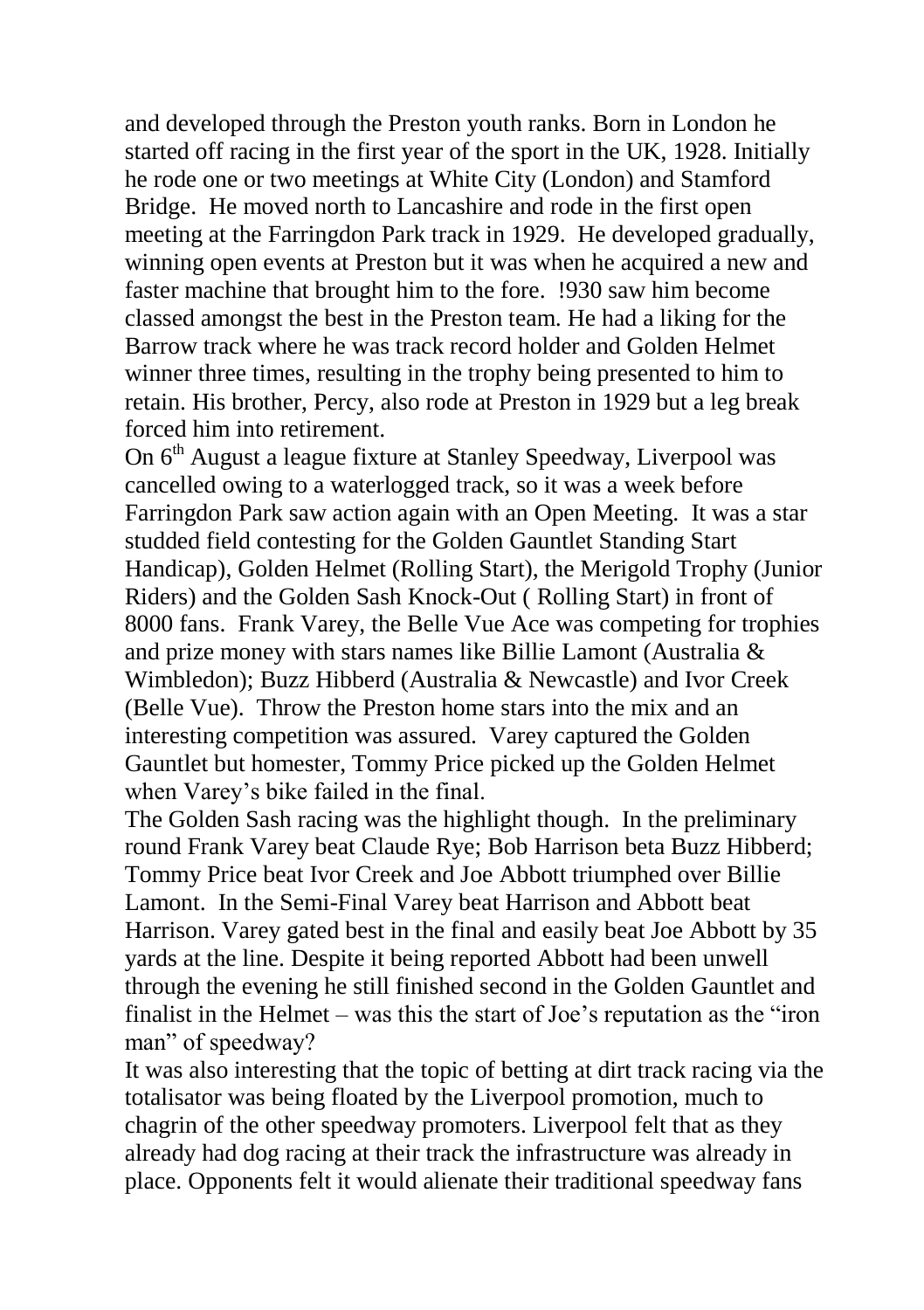and introduce a different kind of audience; cause delays between races as bets were placed; and it could l leave riders open to accusations of throwing races. It was reported that in the early days of dirt track in Australia Johnny Hoskins tried betting there were incidents of machine tampering; broken glass being thrown in front of riders. As many of you will know betting was banned in speedway until the next century and lasted only a short period, mainly I suspect through lack of interest rather than any illicit activity.

At that time plans were being considered for a National League to include only the strongest tracks in the Northern and Southern Leagues, with the weaker teams racing alongside reserve sides in a second division (split between northern and southern sections).

It was back to team action at Preston on  $14<sup>th</sup>$  August when a Lancashire representative side met an Australian select. The teams were Lancashire: Joe Abbott, Norman Dawson, Tommy Price and Jack Tye; for Australia it was Vic Huxley, Max Grosskreutz, Brice McCallum and Clem Cort. Now a Harringay rider, Huxley had a night to remember winning every race he entered. This included a successful track record attempt, reducing Joe Abbott's mark, setting new record of 19 seconds, knocking .4 of a second the previous best. He then reduced the standing start time by .6 of a second and then dropping the rolling start record held by Frank Varey by a massive 3.6 seconds.

The team race saw points equal at heat six, in the  $7<sup>th</sup>$  Lancashire took a slim lead but it was Australia, led by Huxley that scraped together the points in the final heat (8) to win 27-25.

Two days later Preston resumed their league fixtures with a tough meeting at Hyde Road against league leaders, Belle Vue and a crowd of 15,000. The Belle Vue team was: Frank Varey, Eric Langton, Dusty Haigh, Bob Harrison, with Clem Cort at reserve. Preston featured Joe Abbott, Tommy Price, Claude Rye, Jack Tye with George Reynard at reserve.

Reports on the meeting are sketchy to say the least but the result is known is the result an unsurprising 22-13 win to the Manchester team who completed the double over Preston.

The following Tuesday, the Preston squad made their longest trip to rave Glasgow at their White City track which only went ahead after torrential rain through the sterling work of the Glasgow Fire Brigade. In the event racing was reported as "something of a lottery" and after five heats the only Preston rider with a functioning bike was Joe Abbott.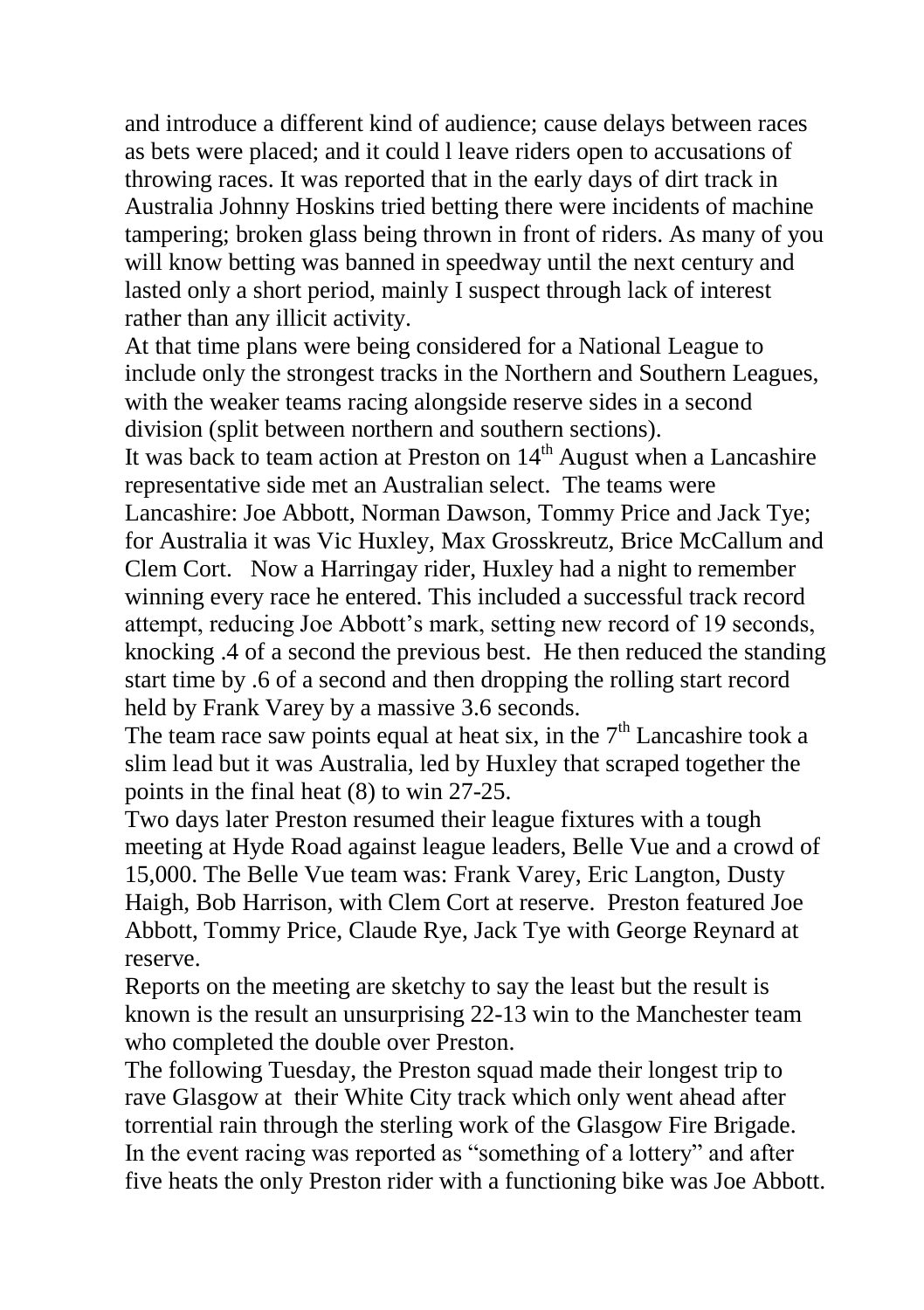The Glasgow riders and their bikes obviously adapted better to the track conditions as the scoring charts reveal:

#### **Glasgow White City 20**

Billy Galloway 7+1 ; Col Stewart 2+1; Arthur Moser 7+ 1; Andy Nicholl 4+2; ; Norrie Isbister 0

#### **Preston 12**

Joe Abbott 10; Tommy Price 0; George Reynard 1; Ham Burrill 1 Glasgow were 8 points ahead by the final heat 6 and with only Joe Abbott's bike working the Glasgow promotion allowed him to take an extra race so their duo had someone to race against and the crowd something to shout about.. It is reckoned that Joe Abbott's 10 points (including that 'extra' ride) was the highest individual points total record for that seasons league competition.

In that week the Speedway Columnist for the Lancashire Daily Post reported that both northern and southern promoters, looking ahead to the next season, were becoming convinced a single national league was needed. Speculation was that the northern tracks could include Belle Vue; Sheffield; Leeds; Preston; and Liverpool, whilst the southern teams were likely to include Wembley; Wimbledon; Coventry; Stamford Bridge; Birmingham Hall Green; Southampton; West Ham, Crystal Place and Leicester. It was anticipated that tracks would have a roster of 20 paid "star" riders and there would be little chance that junior riders would get a look-in. As history shows it all cam to nothing but it is interesting to see which of those tracks stayed the course in the pre-war years and which closed their doors.

Two days after the debacle at Glasgow, Preston hosted Glasgow at Farringdon Park in the return league fixture and again the rain fell and the track was described as a quagmire. The Glasgow team was likely to have been the same as the earlier fixture except for Allan Campbell (real name Allan Tagg) in at reserve and Norrie Isbister replacing Andy Nichol in the main body of the team. In a complete reversal of fortune Preston triumphed 26-9, again Abbott top scoring with 9; Tommy Price 8; Ham Burrill 4; Jack Tye 3 & Claude Rye 2. The Glasgow scorers were not reported.

Two days later Preston travelled top Leicester Super for encounter. Leicester were a mid-table side and picked up most of their league points at Melton Road. For this fixture their team was Captain by Arthur Sherlock, supported by Hal Herbert, Fred Wilkinson who scored all their points – their fourth rider and reserve is unknown. Preston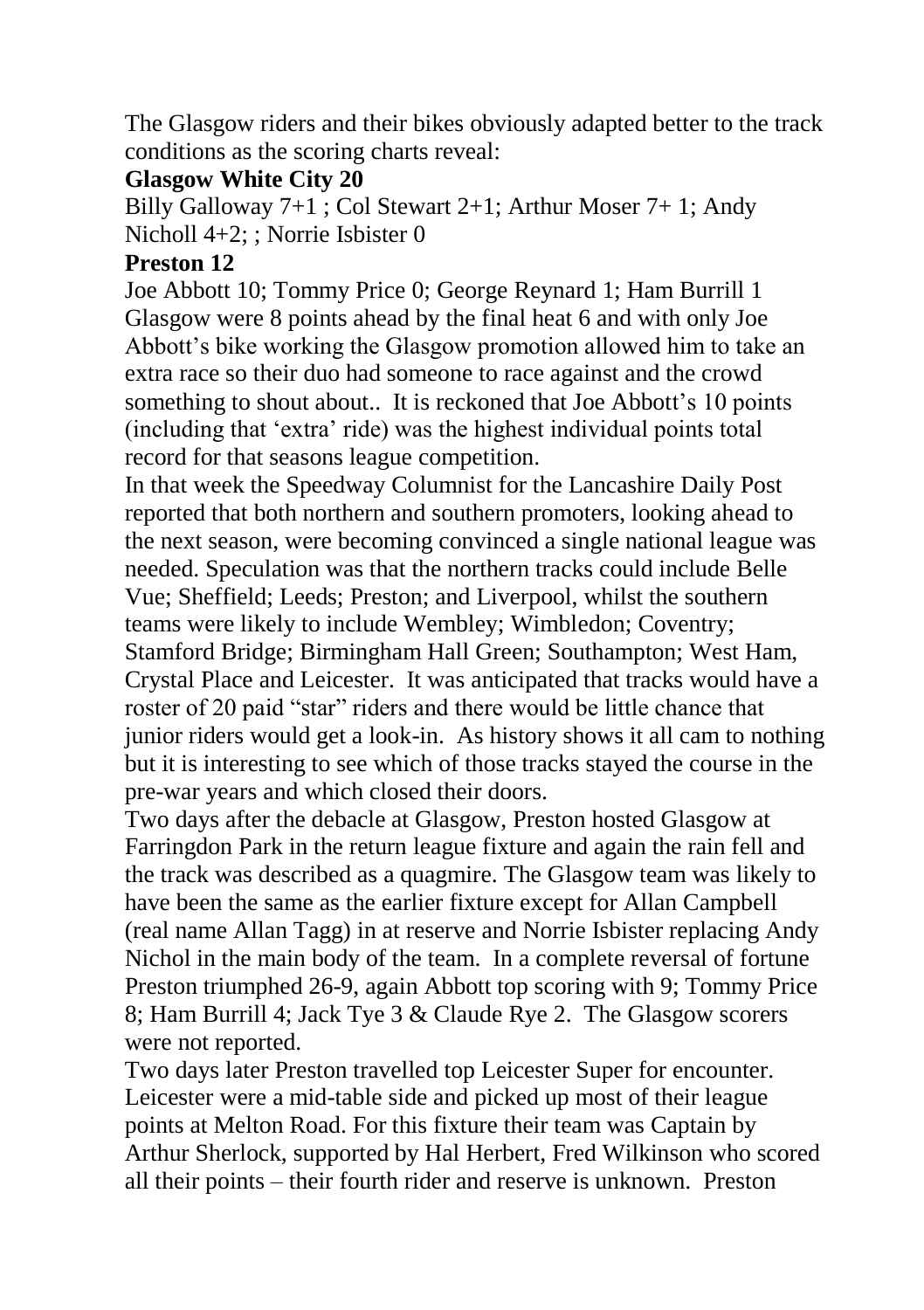fielded Joe Abbott, Ham Burrell and Tommy Price + AN Other. The rains were following Preston at that stage of the season although it stopped for the meeting which saw good racing and a narrow 19-17 win for the Super team.

Meetings then came thick and fast as the season moved to its conclusion. White City were the next visitors to Preston and featured the strong Manchester side in what must have been one of their last meetings before the team withdrew from the league that season. 10,000 fans crowded around the Preston track for an eagerly award clash of two of the most entertaining Northern League sides. Het 1 was notable for dead heat between Wally Hull and Frank Charles for the Manchester team, relegating Tommy Price to third. By heat six White City had managed three heat advantages to Preston's one and even a home 4-2 victory in the final heat could not stop White City sneaking an 18-17 win at their local rivals. Arthur Jervis top scored with 9 for them and Preston's leading scorer on the night was unsurprisingly Joe Abbott with 7. The meeting conclude with Vic Huxley failing in two attempt at the British Mile Record being at best 3.5 seconds off the pace. Five riders from both teams then attempted to beat the Lancashire Mile Record of 1min 24.8 but all failed, Joe Abbott coming closet getting to within 1.6 secs of that record.

In the first week in September 1930 Preston and Liverpool raced in a "Broadsiding" Challenge match at Farringdon Park over 16 heats withy the home team showing its rider strength in depth coming out winners by 57 points to 39. This format was something more akin to today's 15 heat competition although I have not seen it repeated in that era. Two days later both teams got down to the serious business of league competition at the Stanley Speedway, Liverpool over the normal format of six heats. There is little detail about this fixture other than Liverpool triumphed 20-16. An Open meeting took place two days later at Preston and it did not seem an inspiring event as the highlights were an appearance by Sprouts Elder and Preston's news signing Ivor Creek, the latter being the former in an entertaining match race. This date also marked the departure of Preston Captain, Ham Burrill.

Two day later a challenge meeting between Preston and White City (Manchester) was scheduled at the neutral venue of Leeds Fullerton Park. I have not been able to find if that match took place or any result. Can anyone help?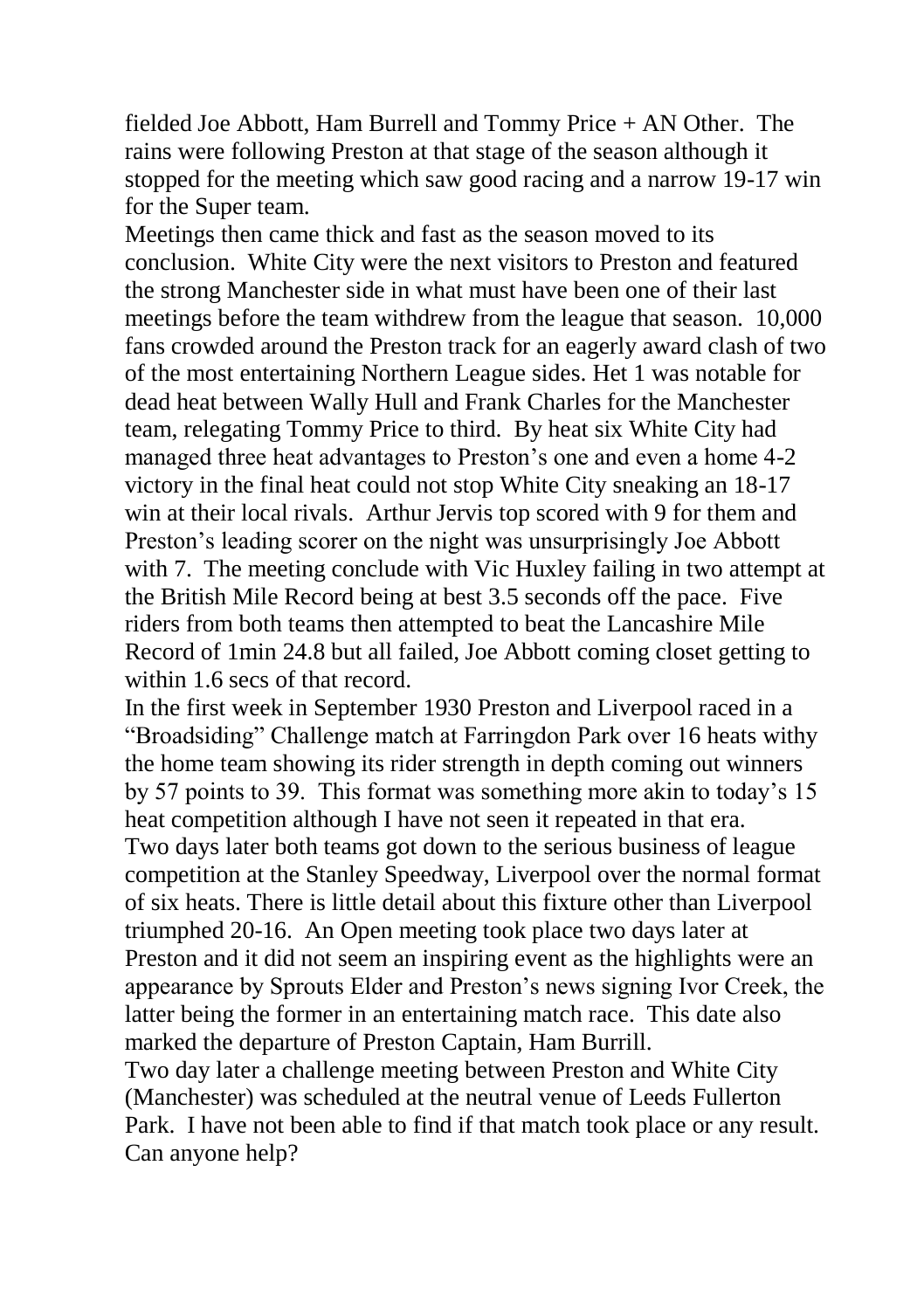Obviously crowds were by now insufficient to pay the overheads at Preston because on September 10<sup>th</sup> 1930 a Creditors Meeting took place where the directors offered its creditors 5 shillings in the pound in preference to the company going into liquidation. It was reported the Company had been founded in 1929 with a share capital of £6,000 of which £3500 had been issued and subscribed. Farringdon Park was rented at a cost of £260 annually and the sizeable sum of £2,087 was spent on 'necessary preparations' (presumably that was rider costs and/or track creation?), with other expenses amounting to £1000. In that 1929 season the company lost ££255. Subsequently four new directors put in £2000 and they had later advanced moneys totalling £1042 which was now due to them. If the offer to creditors was not accepted the club would be forced into liquidation. The 1930 season had been a financial disaster primarily due to the weather and the exorbitant fees demanded by riders. An example was cited – on August  $28<sup>th</sup>$  the gross receipts for the meeting with White City and subsequent individual racing was £505, but riders took out of that £202. On another occasion riders took £235 out of gate receipts of £600. With other overheads a six=sizable chunk of the clubs income.

Creditors pointed out that £6000 had been put into company since its inception yet £10,000 had been spent in a period of 60 meetings. In conclusion it was reported that in recent weeks attendances had dropped steadily so that in the previous six weeks crowds were between 1,000 and 4,000. Compared that to a meeting in April which saw 17,000 pass through the gates. In the end creditors accepted the 5s in the £ offer and the club survived, but the warning signals were there. The Directors must have been keen to wind things up for 1930- at that stage.

A wet Thursday the following week saw Preston meet Leicester Super in a league encounter and with Abbott, Creek and Price all scoring 8 for the home side, Preston ran out easy 26-9 winners. The local paper reported it was watched by a "handful of supporters". A final meeting was attempted on Thursday  $18<sup>th</sup>$  September but the weather caused that to be abandoned and the Directors declared the track 'Closed Down'. It was reported a number of the Preston stars were heading to the continent to race at Copenhagen and Hamburg.

It had been an up and down season for Preston who in another noncompleted league competition saw they finish in fourth sport and a record of:

P<sub>18</sub> W<sub>10</sub> D<sub>0</sub> L<sub>8</sub> P<sub>ts</sub> 2<sub>0</sub>.